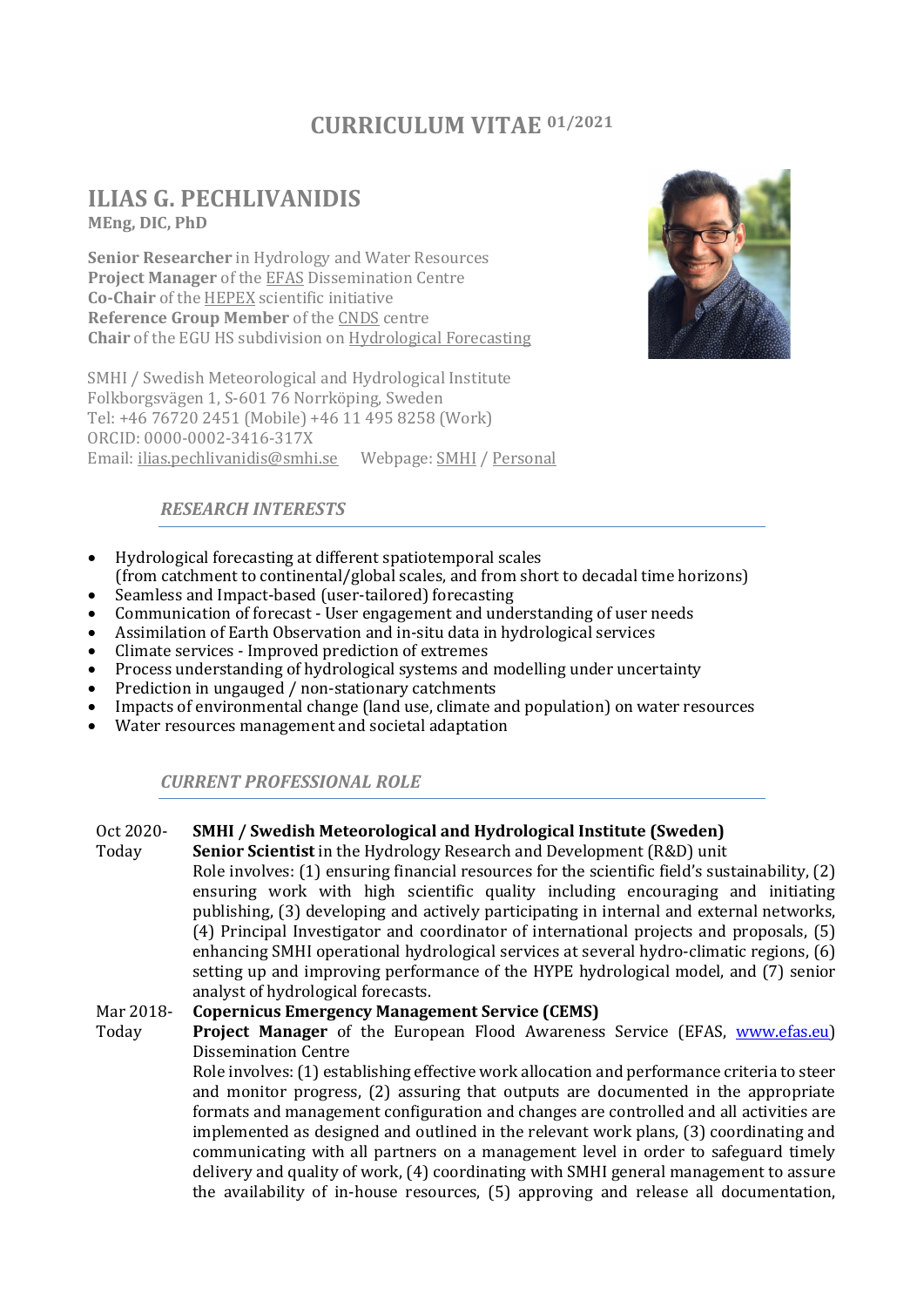reports and deliverables, (6) managing/performing all project control activities, and (7) planning human resources and their allocation.

#### Feb 2018- **Hydrologic Ensemble Prediction Experiment / HEPEX**

Today **Co-Chair** of the HEPEX scientific initiative [\(https://hepex.irstea.fr\)](https://hepex.irstea.fr/) Role involves: (1) organizing scientific exchange between participants through workshops and sessions or meetings during major science conferences, (2) planning and coordinating community experiments or testbeds, (3) organizing publications on specific topics of interest through special issues in scientific journals, (4) highlighting operational or experimental real-time examples or cases of hydrologic ensemble prediction systems (HEPS) to help practitioners find out about how ensemble prediction is being used around the world for various applications, and (5) maintaining online community interaction and HEPS-related resources via the HEPEX website and other social media channels.

### *EDUCATION*

### 2005-2009 **Ph.D. Imperial College London (UK)**

Environmental and Water Resources Eng., Department of Civil and Environmental Eng. Dissertation: *"The significance of spatial variability of rainfall on runoff generation"*. (funded by EPSRC). Supervisors: Prof. Howard S. Wheater and Prof. Neil McIntyre

2000-2005 **M.Eng. Democritus University of Thrace (Greece)** Ecological Engineering and Technology, Departm. of Environmental Eng. (5 year study) Thesis: "*Water quality assessment of a free water surface constructed wetland: The Vassova Lagoon case*". Supervisor: Prof. V. Tsihrintzis. 1st Class Distinction: 8.63/10

*PROFESSIONAL EXPERIENCE*

| Sep 2017-  | <b>SMHI / Swedish Meteorological and Hydrological Institute (Sweden)</b>                            |
|------------|-----------------------------------------------------------------------------------------------------|
| Sep 2020   | Scientific Leader in the Hydrology Research and Development (R&D) unit                              |
|            | Role involves: (1) leading the research activities under the scientific field of <i>Forecasting</i> |
|            | of Water Variables, (2) ensuring financial resources for the scientific field's sustainability,     |
|            | (3) ensuring work with high scientific quality including encouraging and initiating                 |
|            | publishing, (4) developing and actively participating in internal and external networks,            |
|            | (5) Principal Investigator and coordinator of international projects and proposals, (6)             |
|            | enhancing SMHI operational hydrological services at several hydro-climatic regions, (7)             |
|            | setting up and improving performance of the HYPE hydrological model, and (8) senior                 |
|            | analyst of hydrological forecasts.                                                                  |
| Sep 2012 - | <b>SMHI / Swedish Meteorological and Hydrological Institute (Sweden)</b>                            |
| Sep 2017   | <b>Senior Researcher</b> in Hydrology and Water Resources                                           |
|            | Role involves: (1) co- Principal Investigator (co-PI) of international projects, (2)                |
|            | coordinating national and international proposals, (3) setting up SMHI's operational                |
|            | hydrological services at the continental scale, (4) setting up and improving performance            |
|            | of the HYPE hydrological model, (5) senior analyst of hydrological performance and                  |
|            | forecasts, (6) Officer on Duty for the European Flood Awareness System (EFAS,                       |
|            | www.efas.eu).                                                                                       |
| Dec 2011 - | <b>National Observatory of Athens (Greece)</b>                                                      |
| Sep 2012   | Scientific consultant at the Institute of Environmental Research and Sustainable                    |
|            | Development. Project title: "Representation of the spatial-temporal distribution of                 |
|            | precipitation in the Mornos Region and simulation of its hydrological behaviour".                   |
|            | Duties include: i) field work -measure river velocities and generate water level -                  |
|            | discharge curves (rating curves), ii) development of GIS-based tools to simulate the                |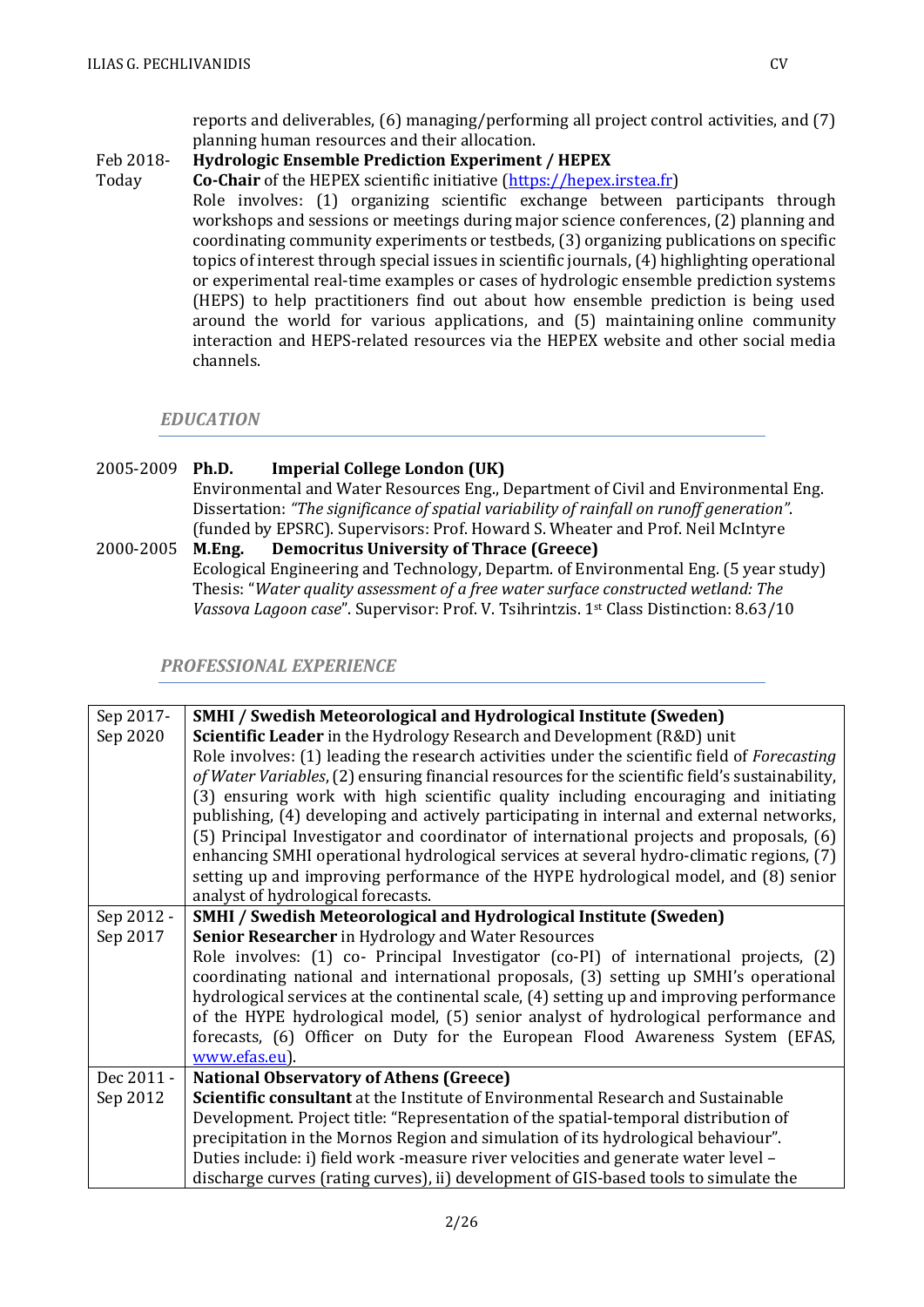$\sim$ 

 $\mathbf{r}$ 

|                 | hydrological cycle at the regional scale, and iii) use of developed tools for hydrological                                                                                           |  |  |
|-----------------|--------------------------------------------------------------------------------------------------------------------------------------------------------------------------------------|--|--|
|                 | forecasting under uncertainty.                                                                                                                                                       |  |  |
| Sep 2011 -      | Hellenic Army General Staff (Greece) - Off research period for obligatory service                                                                                                    |  |  |
| May 2012        | <b>Scientific consultant</b> including duties such as: i) estimate the hydro-climatic                                                                                                |  |  |
|                 | characteristics (curve numbers, runoff coefficients, precipitation frequency analysis) of<br>the Evros Region, and ii) calculate the hydrological response of the region for extreme |  |  |
|                 | events.                                                                                                                                                                              |  |  |
| Jul 2011 -      | Victoria University of Wellington (New Zealand)                                                                                                                                      |  |  |
| Aug 2011        | Teaching Fellow including duties such as: i) managing tutors, ii) coordination and                                                                                                   |  |  |
|                 | delivery of laboratories, iii) preparation of lecturing, iv) delivering lectures, v) student                                                                                         |  |  |
|                 | consultation, and vi) setting and marking assignments and the final examination.                                                                                                     |  |  |
| May 2010-       | <b>Victoria University of Wellington (New Zealand)</b>                                                                                                                               |  |  |
| <b>Jul 2011</b> | Research Fellow in: (i) catchment-scale hydrological modelling within a diagnostic                                                                                                   |  |  |
|                 | framework, and (ii) extension and application of the multi-criteria LUCI GIS tool under                                                                                              |  |  |
|                 | different hydro-climatic environments.                                                                                                                                               |  |  |
| Nov 2009-       | Bangor University of Wales (UK) and Victoria University of Wellington (New                                                                                                           |  |  |
| May 2010        | <b>Zealand</b> )                                                                                                                                                                     |  |  |
|                 | Postdoctoral Fellow (Bangor University) and Academic Visitor (Victoria University) in                                                                                                |  |  |
|                 | the development of computationally efficient hydrological algorithms within a                                                                                                        |  |  |
|                 | geographic information system (GIS) framework.                                                                                                                                       |  |  |
|                 |                                                                                                                                                                                      |  |  |
| Jul 2009-       | <b>Technological Educational Institute of Thessaloniki (Greece)</b>                                                                                                                  |  |  |
| Feb 2011        | Adjunct Research Assistant in the Laboratory of Hydraulic and Environmental                                                                                                          |  |  |
|                 | Engineering, Department of Civil Infrastructures Projects. Participation in two projects.                                                                                            |  |  |
|                 | The firs project aimed to measure the turbulent characteristics and evaluate the                                                                                                     |  |  |
|                 | entrainment in stratified flows in an open channel using the PIV method". The 2 <sup>nd</sup> project                                                                                |  |  |
|                 | was entitled: "Identifying the optimal geometrical and hydrodynamic properties of                                                                                                    |  |  |
|                 | downstream reservoirs (fishponds) lateral to the river flow for fish habitat".                                                                                                       |  |  |
| 2008            | <b>Imperial College London (UK)</b>                                                                                                                                                  |  |  |
|                 | Research Assistant in the development of computationally efficient hydrological<br>algorithms within a geographic information system (GIS) framework. Collaboration                  |  |  |
|                 | between Imperial College London and Bangor University (funded by FRMRC).                                                                                                             |  |  |
| 2002-2009       | <b>Aristotle University of Thessaloniki (Greece)</b>                                                                                                                                 |  |  |
|                 | Adjunct Research Assistant in the Laboratory of Hydraulic and Environmental                                                                                                          |  |  |
|                 | Engineering, Department of Civil and Environmental Engineering. Experiments include                                                                                                  |  |  |
|                 | tsunamis, velocity, temperature, conductivity profiles, shear stresses and saline wedge                                                                                              |  |  |
|                 | intrusion.                                                                                                                                                                           |  |  |
|                 | 2003 - 2005 EU Research Projects                                                                                                                                                     |  |  |
|                 | Research Assistant in the project entitled "Contribution in ascertainment and in                                                                                                     |  |  |
|                 | measurement of wedge's length and in the profile of speeds into mixed fluids: Application<br>to saline wedges".                                                                      |  |  |

## *EXPERIENCE IN OPERATIONAL HYDROLOGICAL SERVICES*

| 2020- Today   Contact researcher at SMHI for the global hydrological status and outlook provided to |
|-----------------------------------------------------------------------------------------------------|
| WMO's HydroSOS Demonstration Portal (https://eip.ceh.ac.uk/hydrology/HydroSOS)                      |
| 2018- Today   Leading Researcher of the operational WATER-SIS seasonal forecasting service at       |
| <b>ECMWF under the Copernicus Climate Change Service (C3S)</b>                                      |
| 2014-Today   Analyst of short to medium range, sub-seasonal and seasonal ensemble                   |
| hydrological forecasts based on the E-HYPE model at the pan European scale.                         |
| 2014- Today   Senior Analyst of SMHI's operational short to medium range ensemble hydrological      |
| forecasts based on the S-HYPE and HBV models in Sweden.                                             |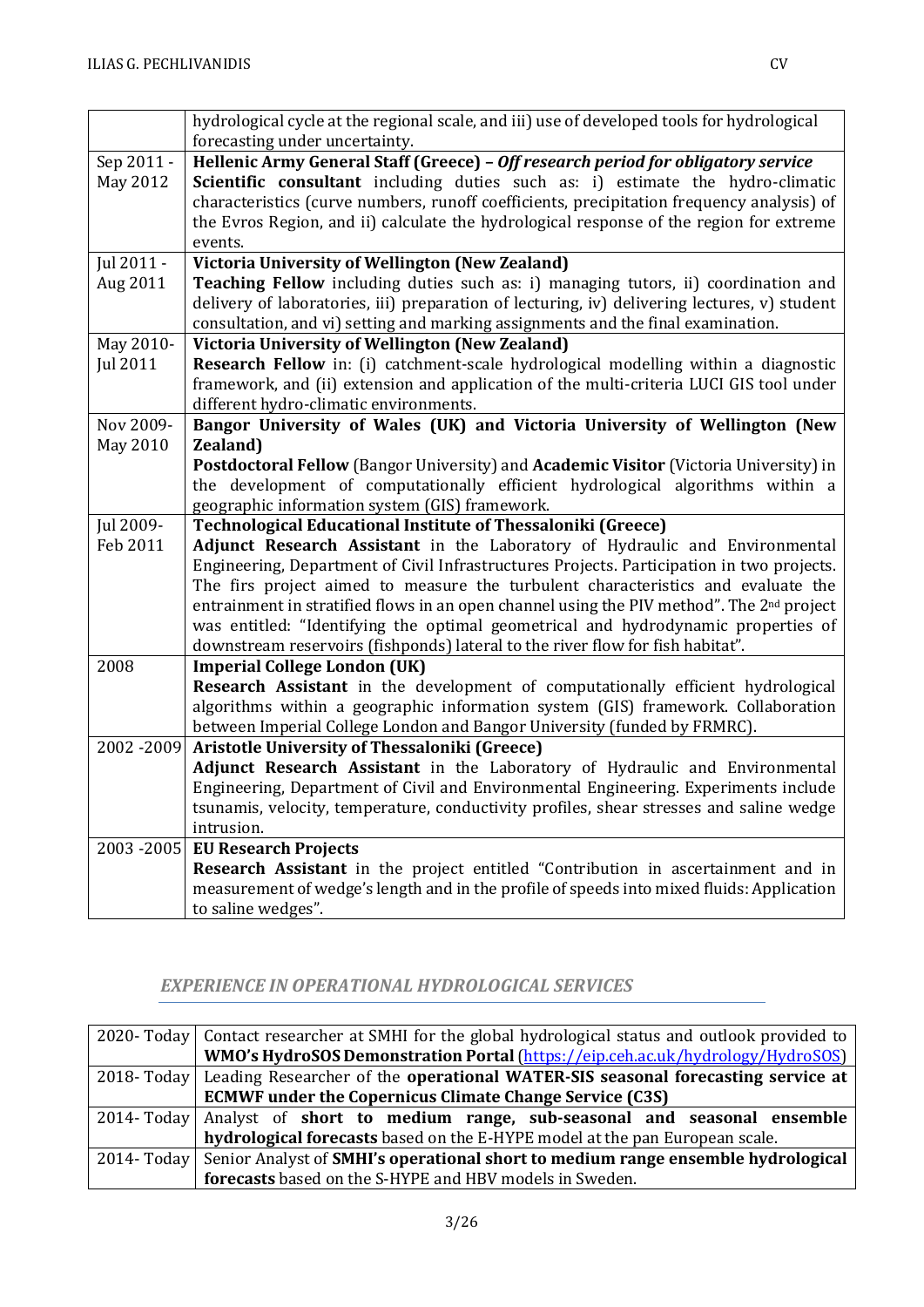|           | 2013- Today   Officer on duty for European Flood Awareness System (EFAS) system. Medium range    |
|-----------|--------------------------------------------------------------------------------------------------|
|           | ensemble hydrological forecasting based on LISFLOOD and E-HYPE models in Europe.                 |
| 2016-2018 | Leading Researcher and Co-Developer of the Space-O portal (https://portal.space-                 |
|           | o.eu/portal/)                                                                                    |
| 2018-2019 | Leading Researcher of the GLORIOUS world-wide seasonal forecasting service                       |
|           | (http://glorious.smhi.se/seasonal-forecasts)                                                     |
| 2017-2018 | Leading Researcher of the SWICCA pan-European seasonal forecasting service                       |
|           | (http://swicca.eu/seasonal-forecasts-map/)                                                       |
| 2017      | Officer on duty for the <b>Aristotle</b> global multi-hazard monitoring service. Responsible for |
|           | the Flooding hazard, providing forecasts and knowledge over numerous extreme                     |
|           | phenomena.                                                                                       |

### *TEACHING EXPERIENCE*

### **VICTORIA UNIVERSITY OF WELLINGTON (NEW ZEALAND): 2009 - 2011**

- GEOG 220 Hydrology and Climate (BSc students) *Organiser*
- GEOG 223 Physical Environmental Processes: Field Methods (BSc students) *Organiser*
- PHYG 417 Hydrological Processes and Modelling (MSc students)

### **IMPERIAL COLLEGE LONDON (UK): 2005 - 2009**

- Rainfall-Runoff Modelling (MSc students)
- Mathematics (MSc students)
- Hydrology (BSc/MSc students)
- System Analysis (BSc students)
- Urban Hydrology (BSc/MSc students)
- Surveying (BSc students)
- MatLab (BSc students)
- Wastewater Treatment (BSc/MSc students)

## *FIELD EXPERIENCE*

| 2012          | Installation of snow-gauge pillow measuring snow depth and water equivalent in Sweden                |
|---------------|------------------------------------------------------------------------------------------------------|
| 2011 - 2012   | Installation of rain- (3), snow- (2), and flow-gauges (2) in the Mornos Region, Greece               |
| $2010 - 2011$ | Field methods teaching assistant; demonstrating stream gauging (GEOG 223 course)                     |
|               | 2004 - 2005 Principal investigator; monitor the water quality of a wetland (MEng final year project) |

### *VISITING - EXCHANGE PROGRAMS*

| Sept. 2019 | Research visitor to the HYCAR group at IRSTEA research centre, Antony, France         |
|------------|---------------------------------------------------------------------------------------|
| Sept. 2019 | Ambassador of the EFAS service to the Hellenic National Meteorological Service (HNMS) |
|            | and General Secretariat for Civil Protection, Athens, Greece                          |

### *ACHIEVEMENTS AND AWARDS*

- 2020-Today: **Chair** of the European Geosciences Union (EGU) Hydrological Sciences Subdivision on Hydrological Forecasting [\(www.egu.eu\)](http://www.egu.eu/)
- 2019-Today: **Reference Group Member** of the Centre of Natural Hazards and Disaster Science (CNDS) [\(www.cnds.se\)](http://www.cnds.se/)
- 2018-Today: **Co-Chair** of the HEPEX initiative [\(https://hepex.irstea.fr\)](https://hepex.irstea.fr/)
- 2019: **Award** (travel) for research exchange program between Sweden and France
- 2016-2017: HEPEX **Invited Guest** Columnist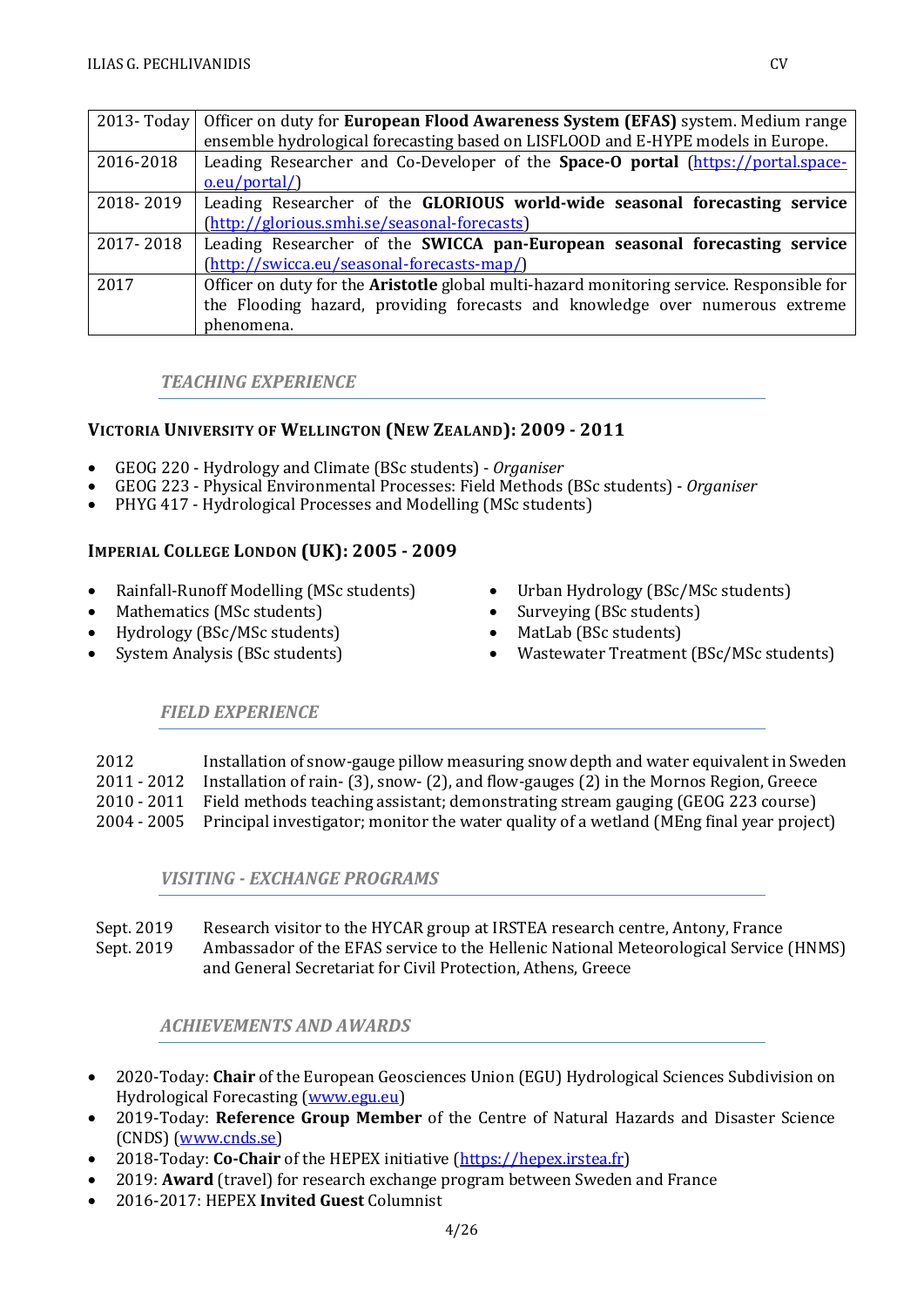- 2015: ASCE **Outstanding Reviewer** for the Journal of Hydrologic Engineering
- 2012: ASCE **Outstanding Reviewer** for the Journal of Hydrologic Engineering
- 2012: **Reference letter** from the Greek Defence Minister Fragos Fragoulis for my scientific contribution to military projects
- 2008: **Award** from the Technical Chamber of Greece for graduating 1<sup>st</sup> from the Department of Environmental Engineering at the Democritus University of Thrace during undergraduate studies
- 2008: iEMSs Society's **Student Paper Commendation** for excellent paper and presentation
- 2008: Old Centralian's Trust postgraduate **travel award** to iEMSs 2008 conference
- 2008: British Hydrological Society **travel award** to EGU hydrological conference
- 2007: British Hydrological Society **travel award** to CEMEPE hydrological conference
- 2004-2005: **Highest graduation grades** among graduates in the Department of Environmental Engineering, 3rd highest in the Faculty of Engineering, Democritus University of Thrace, Greece
- 2000-2005: **Annual awards and scholarships** from the Greek National Scholarship Foundation

*PROFESSIONAL AFFILIATIONS*

- Centre of Natural Hazards and Disaster Science (CNDS) – *Reference group*
- Hydrologic Ensemble Predictions Experiment (HEPEX) – *Co-Chair*
- Global Flood Partnership (GFP)
- Institution of Civil Engineers (ICE)
- British Hydrological Society (BHS)
- American/European Geophysical Society
- Technical Chamber of Greece
- Environmental Modelling & Software Society (EMS)
- European Water Association (EWA)

*JOURNAL EDITOR*

- 2018-2019 **Guest Editor** in the *WATER* journal. Special issue on "Hydrology, Water Resources Management and Protection of the Marine Environment"
- 2016-2019 **Guest Editor** in *Hydrology and Earth System Sciences (HESS)* journal. Special issue on "Seasonal Hydrological Forecasting"
- 2017-2019 **Guest Editor** in *Hydrology and Earth System Sciences (HESS)* journal. Special issue on "The Changing Water Cycle of the Indogangetic plains"
- 2012-Today **Associate Editor** on *Hydrology & Water Resources* for the *[Global NEST](https://gnest-journal.aegean.gr/)* Journal
- 2015 **Guest Editor** in the special issue of the *[Global NEST](https://gnest-journal.aegean.gr/)* Journal *"Climate Change Impacts and Societal Adaptation in the Indian Subcontinent"*. The editorial board consists of D. Sharma (Central University of Rajasthan), D.F. Lekkas (University of Aegean) & I.G. Pechlivanidis
- 2012 **Guest Editor** in the special issue of the *[Global NEST](https://gnest-journal.aegean.gr/)* Journal "*Water Resources, Hydrology & Hydraulics: Bringing together recent developments in technology and applications"* (vol. 14, no. 3, pp. 253-392). The editorial board consisted of C. Onof (Imperial College London), D.F. Lekkas (University of Aegean) and I.G. Pechlivanidis

| <u>Role highlighted in bold</u> |                                                                                                                                                                                                                                                               |
|---------------------------------|---------------------------------------------------------------------------------------------------------------------------------------------------------------------------------------------------------------------------------------------------------------|
| 2020<br>$\Xi$ 5                 | $ 2021-2025 $ "CLINT: Climate Intelligence: extreme events detection, attribution and<br>adaptation design using machine learning", (nr), 6 M Euros, 15 partners<br>(PI)                                                                                      |
| Horiz                           | $ 2019-2022 $ "PrimeWater: Delivering advanced predictive tools from medium to<br>seasonal range for water dependent industries exploiting the cross-<br>cutting potential for EO and hydro-ecological modeling", (nr 870497), 2 M<br>Euros, 10 partners (PI) |

*PROJECT PRINCIPAL INVESTIGATOR AND MANAGER*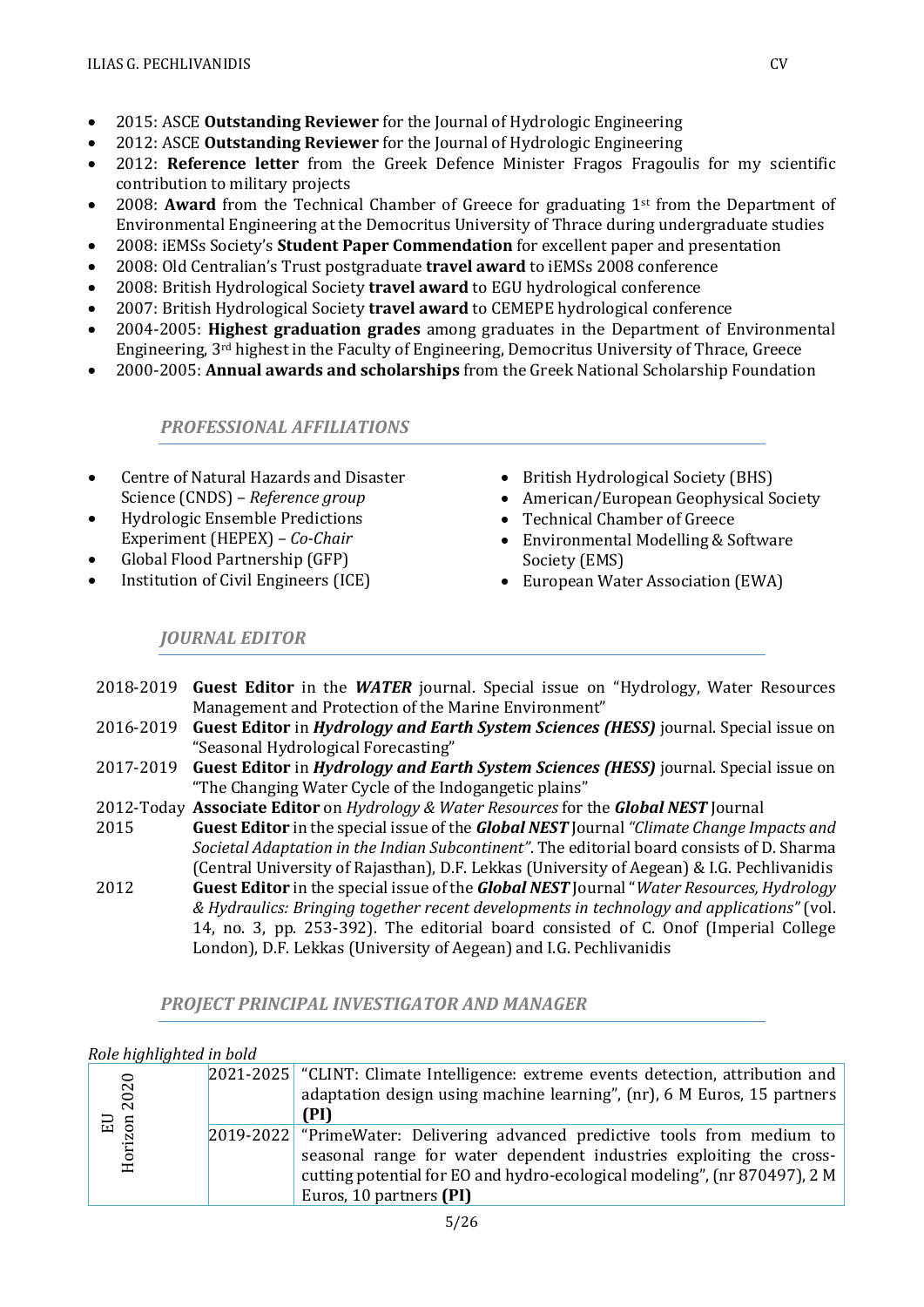|                                                                                                    | 2019-2022 | "HYPOS: HYdro-POwer-Suite", (nr 870504), 2 M Euros, 5 partners (co-PI)                                                                                               |
|----------------------------------------------------------------------------------------------------|-----------|----------------------------------------------------------------------------------------------------------------------------------------------------------------------|
|                                                                                                    | 2019-2023 | "E-SHAPE Showcases: Applications powered by Europe", (nr 820852), 15                                                                                                 |
|                                                                                                    |           | M Euros, 55 partners (PI)                                                                                                                                            |
|                                                                                                    | 2017-2020 | "S2S4E: Sub-seasonal to Seasonal climate forecasting for Energy", (nr                                                                                                |
|                                                                                                    |           | 776786), 4.8 M Euros, 12 partners (PI)                                                                                                                               |
|                                                                                                    | 2017-2020 | "CLARA: Climate forecast enabled knowledge services", (nr 730482), 4 M                                                                                               |
|                                                                                                    |           | Euros, 10 partners (co-PI)                                                                                                                                           |
|                                                                                                    | 2016-2019 | "IMPREX: Learn from today to anticipate tomorrow", (nr 641811), 8 M                                                                                                  |
|                                                                                                    |           | Euros, 23 partners (SMHI's co-Project Manager)                                                                                                                       |
|                                                                                                    | 2016-2018 | "Space-O: Space assisted water quality forecasting platform for optimized<br>decision making in water supply services", (nr 603663), 2 M Euros, 8<br>partners (PI)   |
|                                                                                                    | 2018-2021 | "Long-term forecasts of wind and hydropower supply in a fluctuating                                                                                                  |
|                                                                                                    |           | climate - Importance for production planning and investments in energy                                                                                               |
|                                                                                                    |           | storage and power transmission", (nr 46412-1), 400 K Euros, 3 partners                                                                                               |
| Energimyn-<br>digheten<br>Swedish                                                                  |           | (SMHI's Project Manager)                                                                                                                                             |
|                                                                                                    | 2018-2021 | "WaterSIS- operational", (nr C3S_424), 2 M Euros, SMHI as Contractor (co-                                                                                            |
|                                                                                                    |           | PI)                                                                                                                                                                  |
| Climate Change<br>Copernicus                                                                       | 2019-2020 | "Demonstrating the potential of the Copernicus Climate Data Store for                                                                                                |
|                                                                                                    |           | Kenyan smallholder farmers: a scalable adaptation services approach" (nr                                                                                             |
| Service<br>(C3S)                                                                                   |           | C3S_429_Lot1), 75,000 Euros, SMHI as sub-contractor, (co-PI)                                                                                                         |
|                                                                                                    | 2017-2019 | "GLORIOUS: Global users in the Copernicus Climate Change Service", (nr                                                                                               |
|                                                                                                    |           | C3S_422_Lot1), 2 M Euros, SMHI as Contractor (co-PI)                                                                                                                 |
|                                                                                                    | 2015-2017 | "SWICCA: Service for water indicators in climate change adaptation", (nr                                                                                             |
|                                                                                                    |           | C3S_441_Lot1), 2 M Euros, SMHI as Contractor (co-PI)                                                                                                                 |
|                                                                                                    | 2016-2018 |                                                                                                                                                                      |
|                                                                                                    |           | "WaterRain-Him: Changes in Water Resources and Adaptation options in                                                                                                 |
|                                                                                                    |           | the Indian-Himalayan basins", (nr. 348-2014-33), SMHI as Coordinator,                                                                                                |
| Research<br>Swedish<br>Council<br>(VR)                                                             |           | 300 K Euros, 4 partners (co-PI and Project Leader)                                                                                                                   |
|                                                                                                    |           |                                                                                                                                                                      |
| (SSEESS)<br>mental<br>iat for<br>stem<br>Earth Sys<br>Sciences<br>Swedish<br>Secretari<br>Environn | 2015-2016 | "Participatory analyses to sustain the lifeline of the Ganga River Basin<br>under future conditions", (grant nr. KVA/2015/111/75), 9 K Euros (PI<br>and Coordinator) |
|                                                                                                    | 2014-2016 | "ISI-MIP2: Inter-Sectoral Impact Model Intercomparison Project phase 2",                                                                                             |
|                                                                                                    |           | SMHI contributes at the water sector with results from E-HYPE, Arctic-                                                                                               |
|                                                                                                    |           | HYPE, India-HYPE and Niger-HYPE at 6 focus regions, 10 partners (SMHI's                                                                                              |
|                                                                                                    |           | <b>Project Manager)</b>                                                                                                                                              |
|                                                                                                    | 2013-2016 | "EUPORIAS - EUropean Provision Of Regional Impact Assessment on a                                                                                                    |
|                                                                                                    |           | Seasonal to decadal timescale", (nr 308291), 9 M Euros, 24 partners                                                                                                  |
| EU<br>FP7                                                                                          |           | (SMHI's Project Manager)                                                                                                                                             |
|                                                                                                    | 2012-2013 | "Assessment of climate change impacts on water resources in the Luni                                                                                                 |
|                                                                                                    |           | river basin, Rajasthan, India, using CORDEX results", (AKT-2012-022),                                                                                                |
|                                                                                                    |           | SMHI coordinates, 210 K Euros, 2 partners (Consortium's Project                                                                                                      |
|                                                                                                    |           | Manager)                                                                                                                                                             |
| Agency (Sida)<br>Development<br>International<br>Cooperation<br>Swedish                            |           |                                                                                                                                                                      |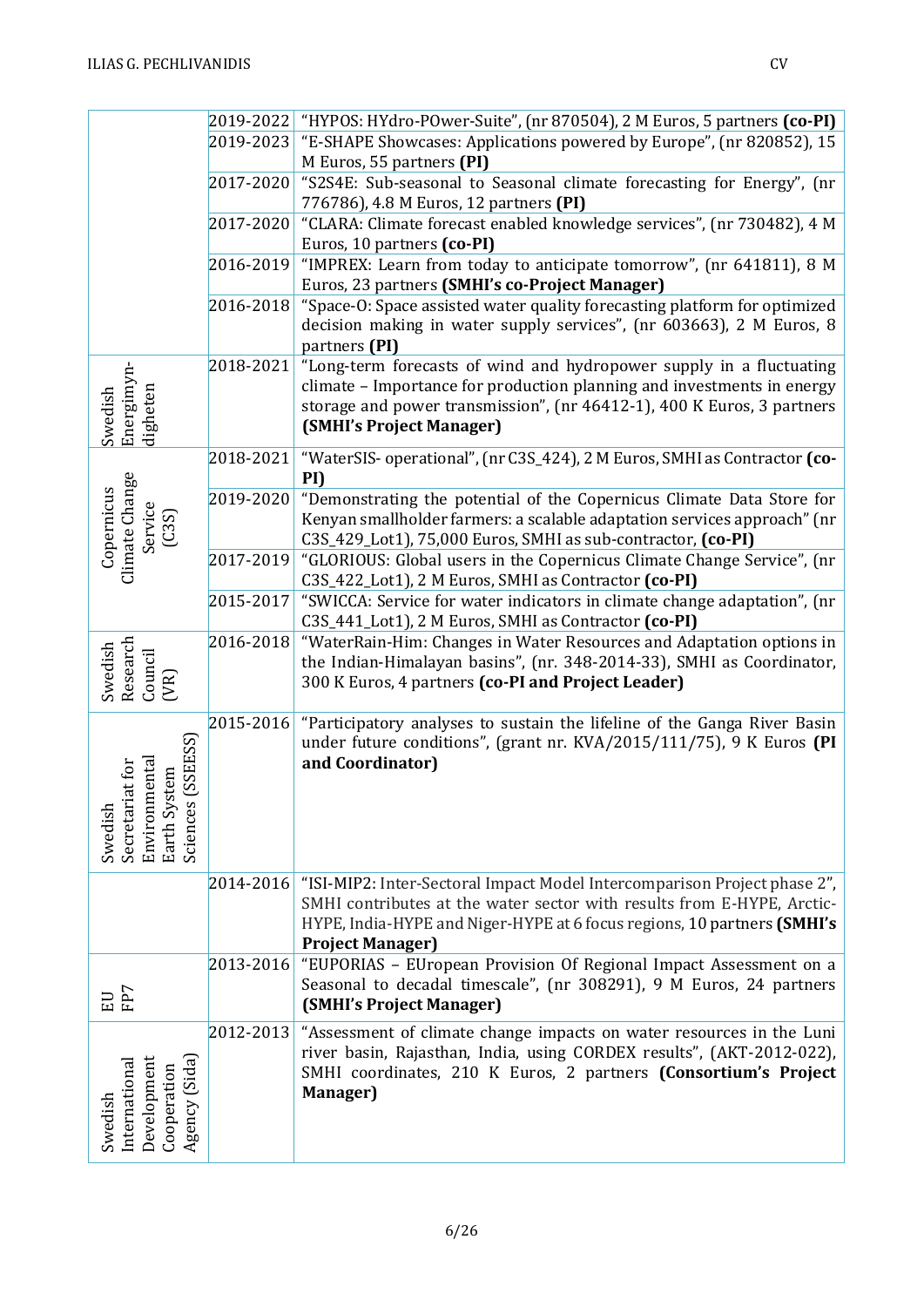|                                                              | Dec 2011-              | "Representation of the spatial-temporal distribution of precipitation in the |
|--------------------------------------------------------------|------------------------|------------------------------------------------------------------------------|
| Athens Water<br>Supply and<br>Sewerage<br>Company<br>Company | $\mathcal{F}$ May 2012 | Mornos Region and simulation of its hydrological behaviour", (Sub-           |
|                                                              |                        | contractor)                                                                  |
|                                                              |                        |                                                                              |
|                                                              |                        |                                                                              |
|                                                              |                        |                                                                              |

### *TRAINING TOOLS - GAMES - GAMIFICATION - SCIART*

2018 **Co-developer** (Crochemore L., Cantone C., Photiadou C., Pechlivanidis I.) of the SciArt interactive game for training users in the water-sector "Call4Water: Seasonal forecasting for water management in different certainty and reliability contexts"

*INVITED SPEAKER at key events - EVENT ORGANISER*

### **2020**

- "Seamless blending of forecasts timescales: application for hydropower", 4 Dec. 2020, **Invited Speaker** at the "Climate forecasting for energy" online workshop, organized by S2S4E project and the Open Energy Modelling initiative
- "Challenges in understanding and prediction of hydrological responses: From data availability to water services", 24-26Nov. 2020, **Invited Speaker** at the "Actions aimed at the Internationalization of Doctoral programs 2020" programme, organized by Polytechnic University of Valencia
- "Hydrological modelling and prediction: Always look on the bright side", 1 Jul. 2020, **Invited Speaker** at the Hydrology Modeling for Energy Models workshop, organized by Rte and IPSL
- "Hydro-climatic forecasts for the upcoming spring flood season", 23 Apr. 2020, **Invited Speaker** at the S2S4E H2020 project webinar organised by BSC, online webinar

- "Hydro-climatic services for the hydropower sector: Towards a success story", 11 Dec. 2019, **Invited Speaker** at the COP25, side event "Climate Information for Hydropower Resilience and Operations" organised by IPCC and WMO, Madrid, Spain
- "Seasonal hydro-climatic services in the hydropower sector", 13 Nov. 2019, **Invited Speaker** at the Climate Sprint: Accelerating Climate Solutions, Paris, France
- "Seasonal forecasts for water management: Challenges and opportunities for (co-) evolving services and knowledge", 28 Oct. 2019, **Invited Speaker** at the Copernicus Climate Change Service (C3S) General Assembly, Warsaw, Poland
- "Large scale hydrological services: challenges and opportunities for the co-evolution of knowledge", 10 Sept. 2019, **Invited Speaker** at HYCAR research unit of IRSTEA, Antony, France
- 16<sup>th</sup> International Conference on Environmental Science and Technology (CEST2019), 4 7 Sept. 2019, Rhodes, Greece. Acting as **convener** and **chairman** in the *Hydrology & Water Resources Management* session.
- "IUGG/IAHS 2019 Session H14a Sub-Seasonal to Seasonal Predictions: Skill and Limits for Decision-Based Forecasting", 8-18 July 2019, **Session co-convener**, Montreal, Canada
- "Towards the co-evolution of hydro-climatic services and knowledge", 25 June 2019, **Invited Speaker** at the *CLARA Horizon 2020 project General Assembly*, Norrköping, Sweden
- "Large-scale early warning services for the water sector State of the art and challenges ", 21 Mar. 2019, **Invited Speaker** at the *CNDS Symposium* by the Centre of Natural Hazards and Disaster Science, Stockholm, Sweden
- "EGU 2019 PICO session HS4.3.1/NH1.35 Operational forecasting and warning systems for natural hazards: challenges and innovation", 7-12 April 2019, **Session Convener**, Vienna, Austria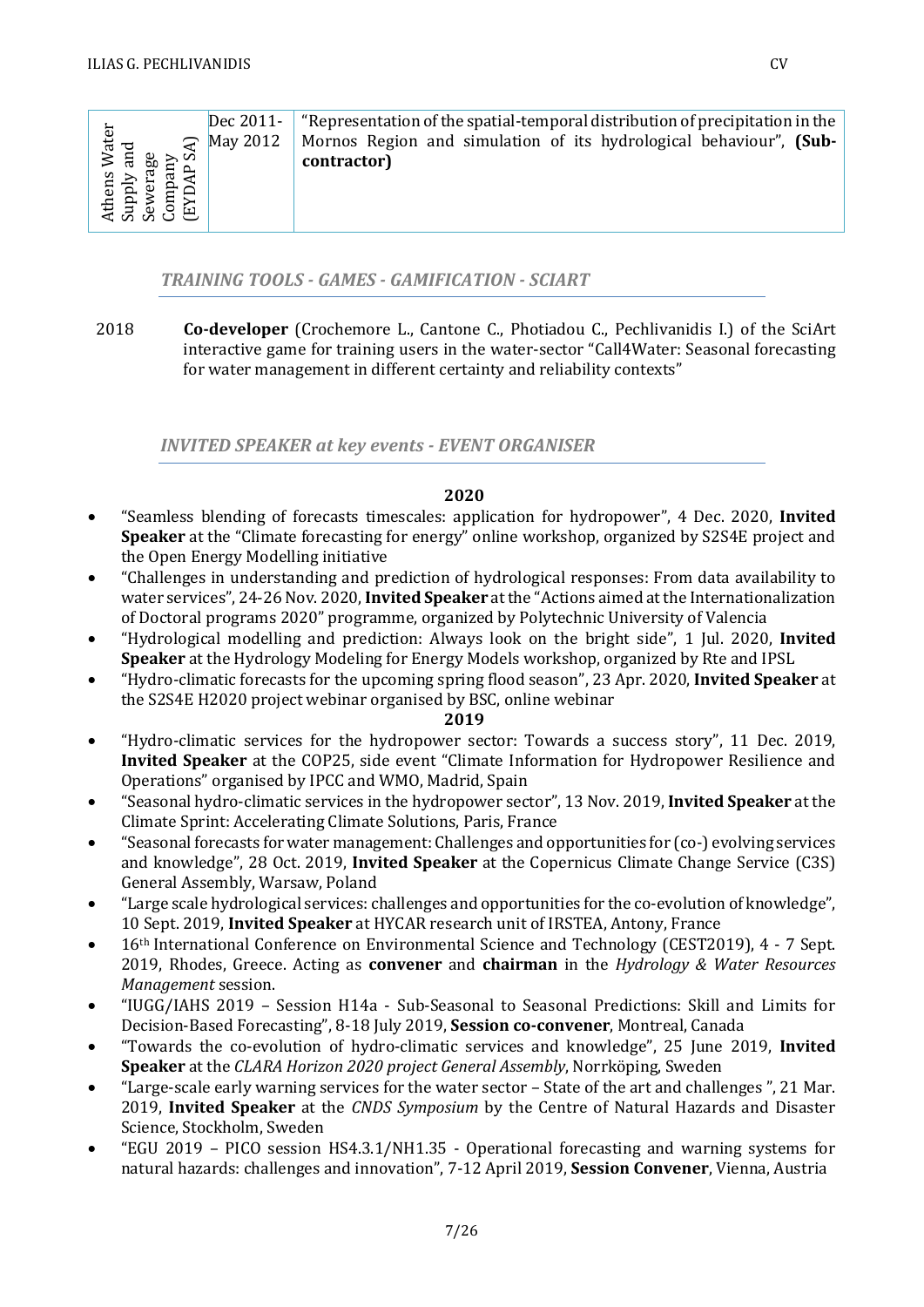- "Global Climate services and climate innovation: Challenges and added-value", 5 Dec. 2018, **Invited Speaker** at the side event of *24th Conference of the Parties to the United Nations Framework Convention on Climate Change (COP24)*, Katowice, Poland
- "Sub-seasonal and seasonal forecasting: Research activities and diagnostic tools", 28 Nov. 2018, **Invited Speaker**, Hydropower Day seminar, SMHI, Norrköping, Sweden
- "Global and continental hydro-climatic forecasting services: challenges and information extraction to meet the user needs", 6 - 8 Mar. 2018, **Invited Speaker** at the *Howard Wheater Symposium – Hydrology 2058: learning from the past, shaping the future* organized by the Global Institute for Water Security, University of Saskatchewan, Saskatoon, Canada
- "SMHI's pan-European seasonal forecasting service: moving from data providers towards knowledge purveyors", 24 - 25 Jan. 2018, **Invited Speaker** at the *Seasonal Forecasting: Meeting User Needs* workshop organized by BHS / Water@Loughborough / Water@Reading, Loughborough, UK
- "EGU 2018 PICO session HS4.5/NH1.14 Operational forecasting and warning systems for natural hazards: challenges and innovation", 8-13 April 2018, **Session Convener**, Vienna, Austria

- "Relevant EU-projects for the hydropower sector: IMPREX and S2S4E", 7 Dec. 2017, **Invited Speaker**, organized by Energiforsk, Stockholm, Sweden
- "The pan-European seasonal hydrological forecasting services developed by SMHI for C3S", 23 Nov. 2017, **Invited Speaker**, webinar organized by WMO
- "The pan-European seasonal hydrological forecasting services developed by SMHI for C3S and WW-HYPE developments", 22 Nov. 2017, **Invited Speaker**, Hydropower Day seminar, SMHI, Norrköping, Sweden
- "HYPE-course 2017: Multi-basin modelling using local data in World-Wide HYPE", 4 6 Sept. 2017, **Lecturer**, organized by SMHI, Norrkoping, Sweden
- 15th International Conference on Environmental Science and Technology (CEST2017), 31 Aug. 3 Sept. 2017, Rhodes, Greece. Acting as **convener** and **chairman** in the *Hydrology & Water Resources Management* session.
- "Big Data Analysis in Earth Sciences", 28 Aug. 1 Sept. 2017, **Scientific Committee** at EarthBiAS 2017 3rd International Summer School, organized by the University of Aegean and the Global Network for Environmental Science and Technology (GNEST), Rhodes, Greece.
- "Advancing hydrological forecasting services at the pan-European scale: A SPACE-O perspective", **Invited Author in the SPACE-O Newsletter**, 15 June 2017, [http://www.space-o.eu/advancing](http://www.space-o.eu/advancing-hydrological-forecasting-services-at-the-european-scale-a-space-o-perspective/)[hydrological-forecasting-services-at-the-european-scale-a-space-o-perspective/](http://www.space-o.eu/advancing-hydrological-forecasting-services-at-the-european-scale-a-space-o-perspective/)
- "EGU 2017 PICO session HS4.5/NH1.13 Operational forecasting and warning systems for natural hazards: challenges and innovation", 23-28 April 2017, **Session Convener**, Vienna, Austria
- "International workshop on Changes in Water Resources and Adaptation options in the Ganges region", 09-10 March 2017, **Organising and Scientific Committee**, hosted by the Indian National Institute of Hydrology, Roorkee, India

### **2016**

- "Key hydrological challenges at the large scale and lessons learnt", 5 October 2016, **Invited Speaker**, organized by the water and environmental management research center, University of Bristol, Bristol, UK
- "Uncertainty in operational hydrological forecasting: Insights from SMHI's services", **Invited**  Author in the HEPEX blog, 15 November 2016, [https://hepex.irstea.fr/uncertainty-in](https://hepex.irstea.fr/uncertainty-in-operational-hydrological-forecasting-insights-from-smhis-services/)[operational-hydrological-forecasting-insights-from-smhis-services/](https://hepex.irstea.fr/uncertainty-in-operational-hydrological-forecasting-insights-from-smhis-services/)
- "EGU 2016 PICO session HS4.5/NH1.10 Operational forecasting and warning systems for natural hazards: challenges and innovation", 17-22 April 2016, **Session Convener**, Vienna, Austria

## **2015**

• "International workshop on Hydro-meteorological modelling and forecasting", 9-10 December 2015, **Invited Speaker**, organized by the Norwegian Water Resources and Energy Directorate (NVE), Lillehammer, Norway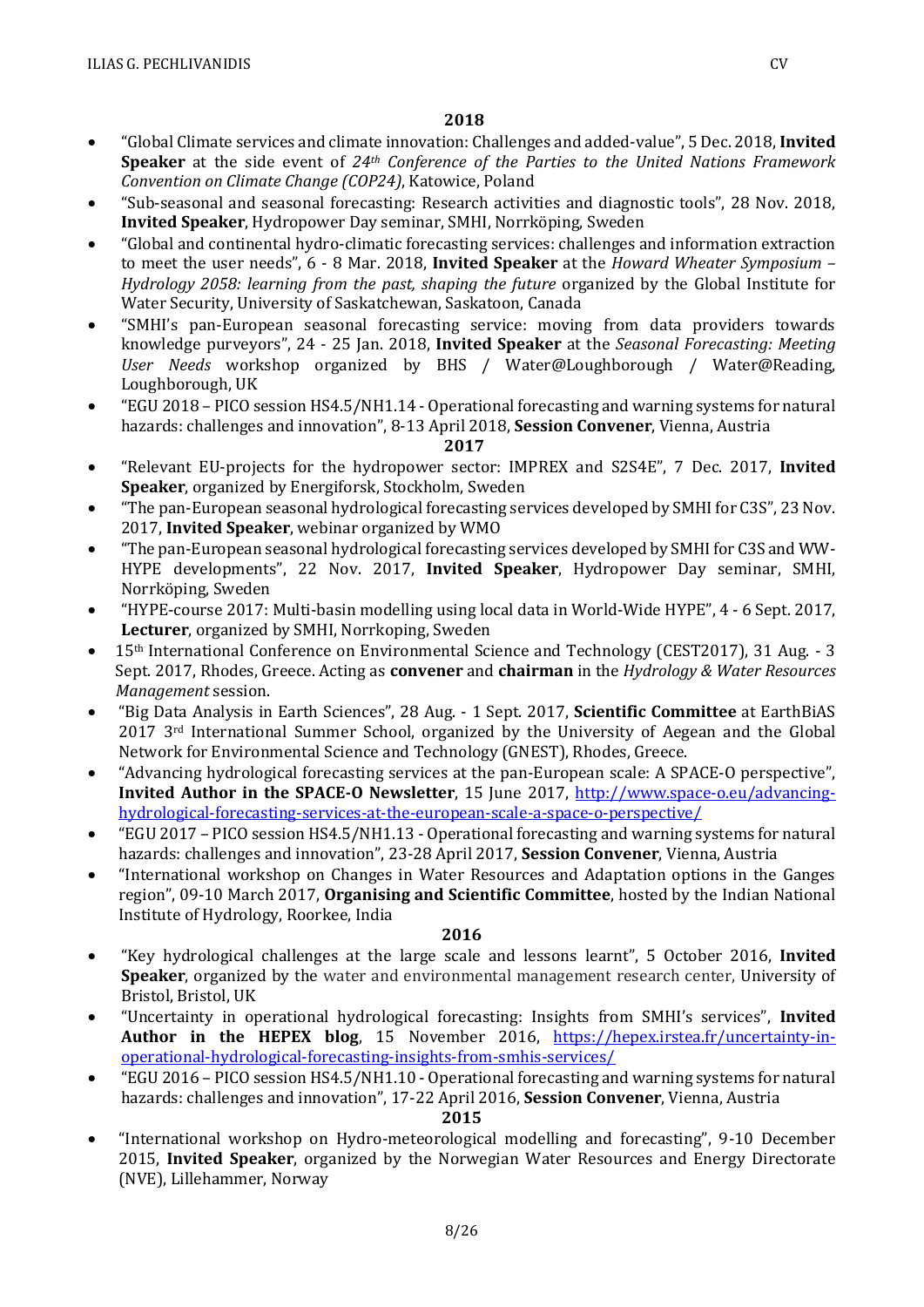- "International workshop on Changes in Water Resources and Adaptation options in the upper Ganges region", 16-17 November 2015, **Organising and Scientific Committee**, organized by the Indian National Institute of Hydrology, Roorkee, India
- "HEPEX workshop on seasonal hydrological forecasting", 21-23 September 2015, **Organising and Scientific Committee**, organized by HEPEX and the Swedish Meteorological and Hydrological Institute (SMHI), Norrköping, Sweden
- "Big Data Analysis in Earth Sciences", 31-4 September 2015, **Scientific Committee** at EarthBiAS 2015 International Summer School, organized by the University of Aegean and the Global Network for Environmental Science and Technology (GNEST), Rhodes, Greece

- "SMHI's goals for seasonal hydrological forecasting at the pan-European scale and Sweden", **Invited Guest Author in the HEPEX blog**, 5 December 2014, [http://hepex.irstea.fr/smhis-goals-for](http://hepex.irstea.fr/smhis-goals-for-seasonal-hydrological-forecasting-at-the-pan-european-scale-and-sweden/)[seasonal-hydrological-forecasting-at-the-pan-european-scale-and-sweden/](http://hepex.irstea.fr/smhis-goals-for-seasonal-hydrological-forecasting-at-the-pan-european-scale-and-sweden/)
- "Summer course on hydrological modelling at the pan-European scale", 29-30 July 2014, **Lecturer**, organized by the Swedish Meteorological and Hydrological Institute (SMHI), Norrköping, Sweden
- "Big Data Analysis in Earth Sciences", 7-11 July 2014, **Scientific Committee** at EarthBiAS 2014 International Summer School, organized by the University of Aegean and the Global Network for Environmental Science and Technology (GNEST), Rhodes, Greece

### **2013**

- International Conference on Climate Change Impacts and Societal Adaptation (CCISA 2013), 6-8 November 2013, Kinshangarh, India. Acting as **conference organiser**.
- 13th International Conference on Environmental Science and Technology (CEST2013), 5-7 September 2013, Athens, Greece. Acting as **co-convener** and **chairman** in the *Hydrology & Water Resources Management* session. The session was convened by Christian Onof (Imperial College London), Thorsten Wagener (University of Bristol), Demetris F. Lekkas (University of Aegean) and Ilias G. Pechlivanidis

### **2012**

- "The India-HYPE project focus", 31 October 2012, **Invited Speaker** presented at the National Institute of Hydrology, Roorkee, India
- "Analysis and Simulation of Environmental Systems", 4-22 June 2012, **Scientific Committee** at MAENDI 2012 International Summer School, organized by the University of Aegean, Samos, Greece

### **2011**

• 12th International Conference on Environmental Science and Technology (CEST2011), 8-10 September 2011, Rhodes Island, Greece. Acting as **co-convener** and **chairman** in the *Hydrological modeling and uncertainty* session. The session was convened by Christian Onof (Imperial College London), Demetris Koutsoyiannis (National Technical University of Athens), Demetris F. Lekkas (University of Aegean) and Ilias G. Pechlivanidis

### **2010**

- *"Diagnostic Model Evaluation and the Use of Entropy as a Model Diagnostic in Rainfall-Runoff Modelling"*, May 2010, **Invited Speaker** - organized by the Department of Civil and Environmental Engineering, National Technical University of Athens, Greece
- *"Effects of Spatial Rainfall on Floods: New Insights"*, February 2010, **Invited Speaker** organized by the School of Geography, Environment and Earth Sciences, Victoria University of Wellington, New Zealand

### *JOURNAL REVIEWER*

- Water Resources Research
- Hydrology and Earth System Sciences
- Environmental Modelling & Software
- Journal of Hydroinformatics
- Natural Hazards and Earth System Sciences
- Hydrology Research
- Hydrological Processes
- Hydrological Sciences Journal
- Journal of Hydrologic Engineering
- Global Nest Journal
- Urban Water Journal
- Water Resources Management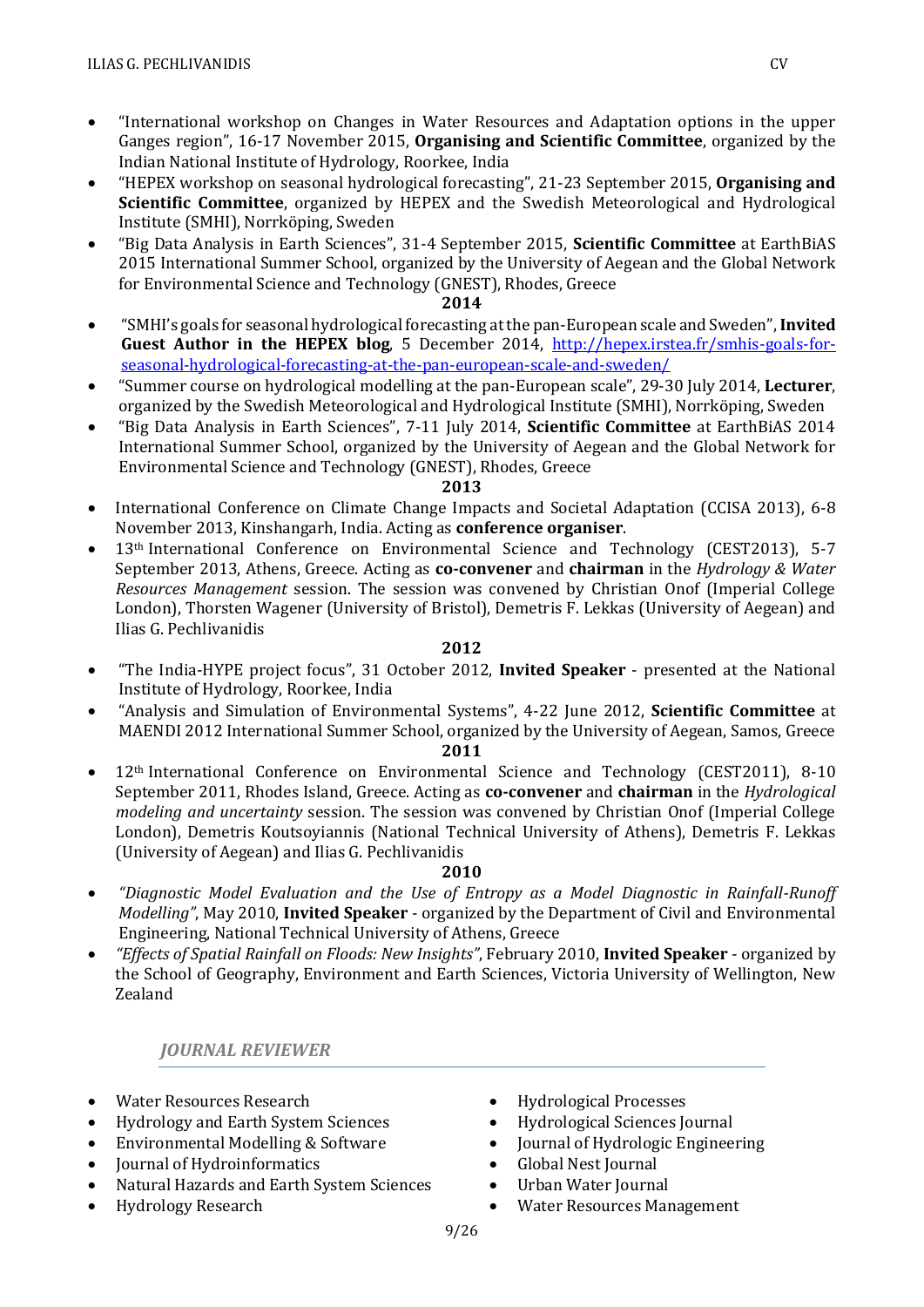### *EXTERNAL EXAMINER and (CO-) SUPERVISION*

### **UNIVERSITY OF OSLO (NORWAY): MARCH 2021, PHD EXTERNAL EXAMINER**

Trine Jahr Hegdahl, "*Hydrological ensemble prediction systems: from evaluating daily streamflow forecasts to exploring the impact of selected flood events in a future climate"* (supervised by K. Engeland, L. Tallaksen, I. Steinsland and A. Singleton)

### **UPPSALA UNIVERSITY (SWEDEN): SEPTEMBER 2019, PHD EXTERNAL EXAMINER**

Kaycee Okoli, "*Flood frequency analysis with uncertain river flow data"* (supervised by G. Di Baldassarre, M. Mazzoleni and K. Breinl)

### **KTH (SWEDEN): 2017, MSC THESIS REPORT**

Hedvig Winther, "*Climate change impacts on water resources of the Ganges: Suitable adaptation options for agriculture in the Indian-Himalayan region"*(thesis co-supervision with Dr Daniel Franzen (KTH), Dr. P. Bueker (SEI-York) and Ms Y. Ran (SEI-Stockholm))

### **SMHI (SWEDEN): JULY 2016 – JULY 2017**

Dr Louise Crochemore, (acting as Post-Doctoral mentor)

### **UPPSALA UNIVERSITY (SWEDEN): 2013, MFS PROJECT REPORT**

Pierong R., and Takman M., "*Measuring and understanding of processes using the HYPE hydrological model in the North-western Indian region"* (co-supervision with Prof. A. Rodhe)

### **IMPERIAL COLLEGE LONDON (UK): 2008 - 2009, MASTER THESES**

2009 Kissa A., *"Preparatory modelling for flood forecasting in the Roding River"* (co-advised) 2008 Zhang W., "*The significance of spatial rainfall variability on flood generation: Application to the Upper Lee catchment, UK"* (co-supervision with Dr N. McIntyre)

*EXTERNAL EXPERT AND PROJECT EVALUATOR*

| 2016-Today Student prize evaluator for the EGU conference, 17-22 April, Vienna, Austria |  |  |  |  |  |  |  |  |
|-----------------------------------------------------------------------------------------|--|--|--|--|--|--|--|--|
|-----------------------------------------------------------------------------------------|--|--|--|--|--|--|--|--|

- 2012-2016 **External expert** for the "Prediction of streamflow Regionalisation of rainfall-runoff models in Korea" project; funded by the Korean Research Foundation
- 2012 **Evaluator** of Romanian funding programs for research; sponsored by the National Council for Research and Development
- 2010 Student **prize evaluator** for the iEMSs 2010 conference, July, Ottawa, Canada

*SKILLS*

### **COMPUTING**

- 
- MATLAB
- ArcGIS / Global Mapper
- Python
- LUCI\* (involved in the development)
- SPSS
- LaTex
- Compaq Visual FORTRAN
- EndNote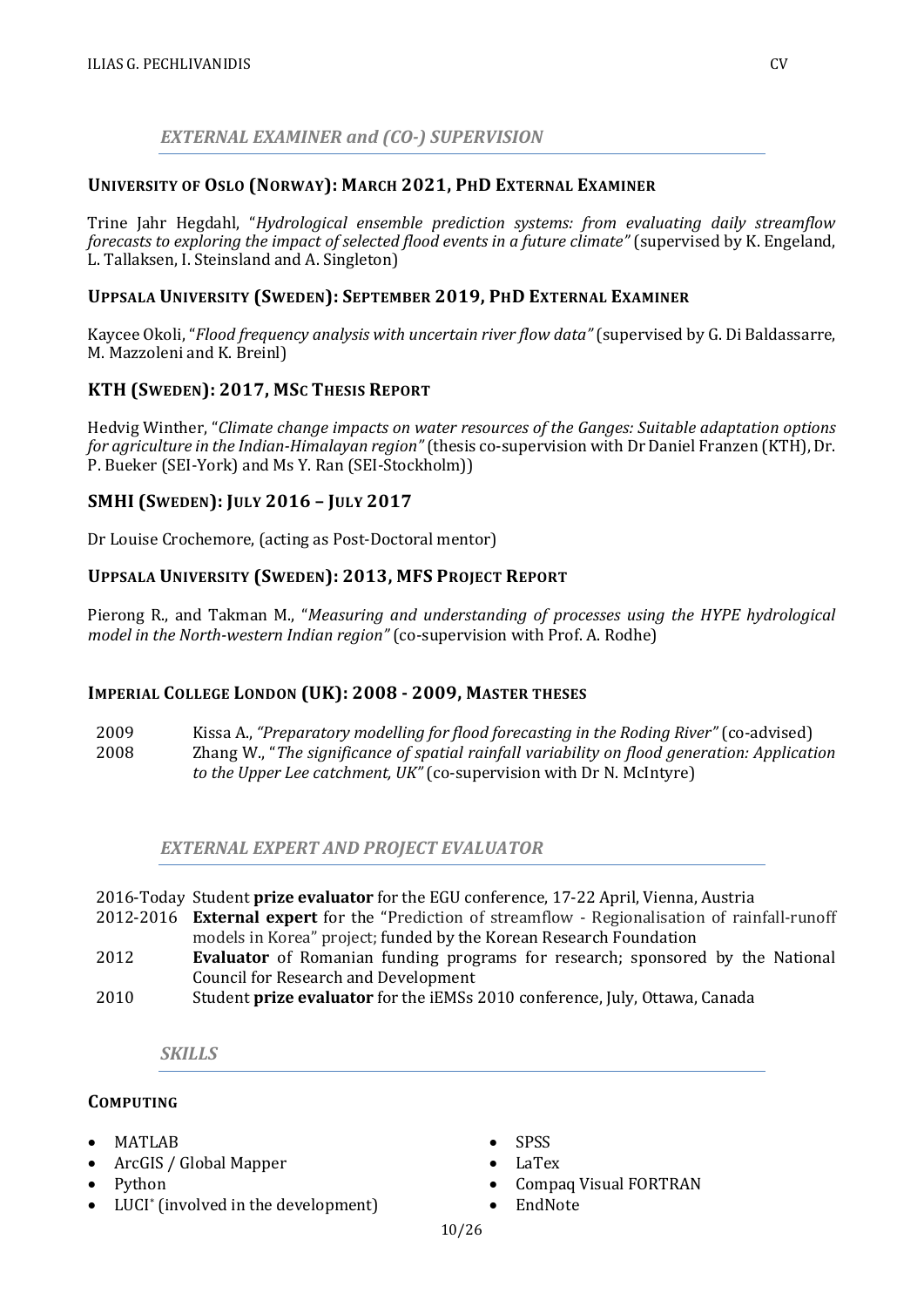- 
- R LabVIEW

\*LUCI is a multi-criteria GIS toolbox implemented for spatially explicit evaluation of trade-offs in changing land use on hydrology, productivity and biodiversity. It has been designed explicitly as a negotiation tool while it meets a key need for models and visualizations that can be applied to any landscape with readily available data for parameterization (funded by FRMRC).

### **TRANSFERABLE SKILLS AND COURSES UNDERTAKEN**

- 2020: *Communicative leadership* course focusing on: (1) rhetoric and communication practices, (2) encouraging creativity, (3) diversity and inclusion, and (4) norms and biases
- 2019: *Understanding Group and Leader (UGL)* course focusing on: (1) be able to distinguish different stages in a group's development and their own approach to these, (2) work with reflection and learning individually and in groups, (3) understand the impact of emotions on individual and group level, (4) understand that there is a need for different leadership styles, (5) get knowledge of conflicts and how to handle these, (6) be able to take and give developing feedback, (7) be able to communicate directly and clearly, and (8) get increased self-awareness and personal development
- 2014: Results-Based Management course (2-day course for successful proposal writing)
- Project Management for Researchers, IDEA Summer School 2007 *"Succeeding in Europe"* course (focusing on managing research, making grant applications, getting published, entrepreneurship and inter-cultural awareness, and career management)
- Graduate Teaching Assistant
- Examination Administration and Problem Sheet Marking Skills Training
- Reference Manager
- Research Skills Development Course
- Efficient Reading
- Interview Success
- Negotiation and Influencing Skills Workshop

### **REPRESENTATION - LEADERSHIP**

- 2019-Today: Reference Group Member of the Centre of Natural Hazards and Disaster Science (CNDS [https://www.cnds.se\)](https://www.cnds.se/)
- 2018-Today: Co-chair of HEPEX international initiative (Hydrologic Ensemble Prediction Experiment [https://hepex.irstea.fr\)](https://hepex.irstea.fr/)
- 2018-Today: Project Manager of the European Flood Awareness System (EFAS [www.efas.eu\)](http://www.efas.eu/) operating under the Copernicus Emergency Management Service
- 2017-Today: Scientific Leader of Forecasts of Water Variables at SMHI's Hydrology Research unit
- 2007-2008: Postgraduate Safety Representative at Imperial College London
- 2006-2008: Postgraduate Departmental Representative of around 125 PhD students at Imperial College London
- 2000-2005: Vice-President of Undergraduate students at Democritus University Thrace, Greece

### **LANGUAGES**

• English (fluent) • Swedish (basic) • Greek (mother tongue)

## **OTHER SKILLS**

Valid EU driving licence acquired in June 2000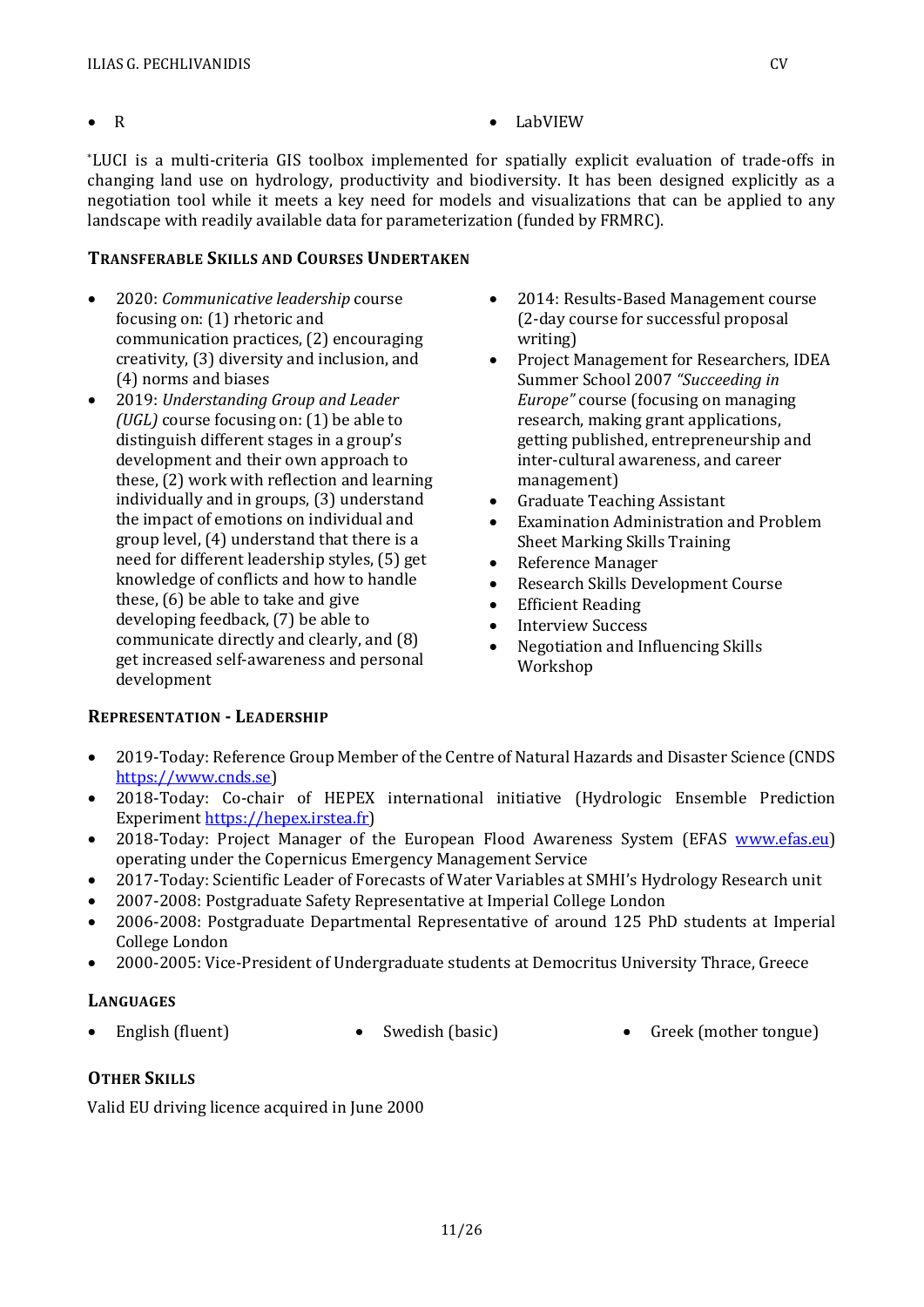*PUBLICATIONS AND CONFERENCE CONTRIBUTIONS*

### **JOURNAL PUBLICATIONS (RECOMMENDED ARE HIGHLIGHTED WITH BOLD)**

### **Emphasis on Hydrology**

#### **2020**

- JH1 Girons Lopez, M., Crochemore, L., Pechlivanidis, I.G., 2020, '*Benchmarking an operational hydrological model for providing seasonal forecasts in Sweden*', Hydrol. Earth Syst. Sci. Discuss., https://doi.org/10.5194/hess-2020-542, in review, 2020.
- JH2 Ziogas A., Pechlivanidis I.G., Romas E., Tzimas A., 2020, '*Climate service derived indicators to assess the impact of climate change on river assimilative capacity*', Climate Services (submitted)
- JH3 Giuliani M., Crochemore L., Pechlivanidis I.G., Castelletti A., 2020, '*Isolating the role of end-user behaviour in the assessment of seasonal forecast value*', Hydrol. Earth Syst. Sci. Disc., https://doi.org/10.5194/hess-2019-659, in review, 2020
- JH4 Kiesel J., Stanzel P., Kling H., Jähnig S., Fohrer N., Pechlivanidis I.G., 2020, *'Streamflow-based evaluation of climate model sub-selection methods for impact assessments'*, Climatic Change, https://doi.org/10.1007/s10584-020-02854-8
- JH5 Hundecha Y., Arheimer B., Berg P., Capell R., Musuuza J., Pechlivanidis I.G., Photiadou C., 2020, *'Effect of model calibration strategy on climate projections of hydrological indicators at a continental scale'*, Climatic Change, https://doi.org/10.1007/s10584-020-02874-4
- JH6 Macian-Sorribes H., Pechlivanidis I.G., Crochemore L., Pulido-Velazquez M., 2020, '*Fuzzy postprocessing to advance the quality of continental seasonal hydrological forecasts for river basin management*', Journal of Hydrometeorology, doi: https://doi.org/10.1175/JHM-D-19-0266.1
- JH7 Wörman A., Bertacchi Uvo C., Brandimarte L., Busse S., Crochemore L., Girons Lopez M., Hao S., Pechlivanidis I.G., Riml J., 2020, '*Virtual energy storage gain resulting from the spatio-temporal coordination of hydropower over Europe*', Applied Energy, doi: 10.1016/j.apenergy.2020.115249
- JH8 **Pechlivanidis I.G., Crochemore L., Rosberg J., Bosshard T., 2020, '***What are the key drivers controlling the forecasts of seasonal streamflow volumes?***', Water Resources Research, doi: 10.1029/2019WR026987**
- JH9 Contreras E., Herrero J., Crochemore L., Pechivanidis I.G., Photiadou C., Aguilar C., Polo M.J., 2020, '*Advances in the definition of needs and specifications for a climate service tool aimed at small hydropower plants operation and management*', Energies, 13, 1827, https://doi.org/10.3390/en13071827
- JH10 Lavers D., Ramos M-H., Magnusson L., Pechlivanidis I.G., Klein B., Prudhomme C., Arnal L., Crochemore L., van den Hurk B., Weerts A., Harrigan S., Cloke H., Richardson D., Pappenberger F., 2020, *'A vision for hydrological prediction'*, Atmosphere, 11(3), 237, https://doi.org/10.3390/atmos11030237
- JH11 Musuuza J., Gustafsson D., Pimentel R., Crochemore L., Pechlivanidis I.G., 2020, '*Impact of satellite and in-situ data assimilation on hydrological predictions*', Remote Sensing, 12, 811, https://doi.org/10.3390/rs12050811
- **JH12 Crochemore L., Ramos M-H., Pechlivanidis I.G., 2020, '***Can continental model convey useful seasonal hydrologic information at the catchment scale?***', Water Resources Research, 56, e2019WR025700. https://doi.org/10.1029/2019WR025700**

#### **2018**

- JH13 Nijzink R.C., Almeida S., Pechlivanidis I.G., Capell R., Gustafsson D., Arheimer B., Parajka J., Freer J., Han D., Wagener T., Nooijen R.R.P., Savenije H.H.G., Hrachowitz M., 2018, '*Constraining conceptual hydrological models with multiple information sources*' Water Resources Research, 54 (10), https://doi.org/10.1029/2017WR021895
- **JH14 Pechlivanidis I.G., Gupta H., Bosshard T., 2018, '***An information theory approach to identifying a representative subset of hydro-climatic simulations for impact modeling studies***', Water Resources Research, doi:10.1029/2017WR022035.**

#### **2017**

JH15 Krysanova, V., Vetter T., Eisner S., Huang S., Pechlivanidis I.G., Strauch M., Aich V., Arheimer B., Chamorro A., Gelfan A., van Griensven A., Kumar R., Kundu D., Lobanova A., Mishra V., Plötner S.,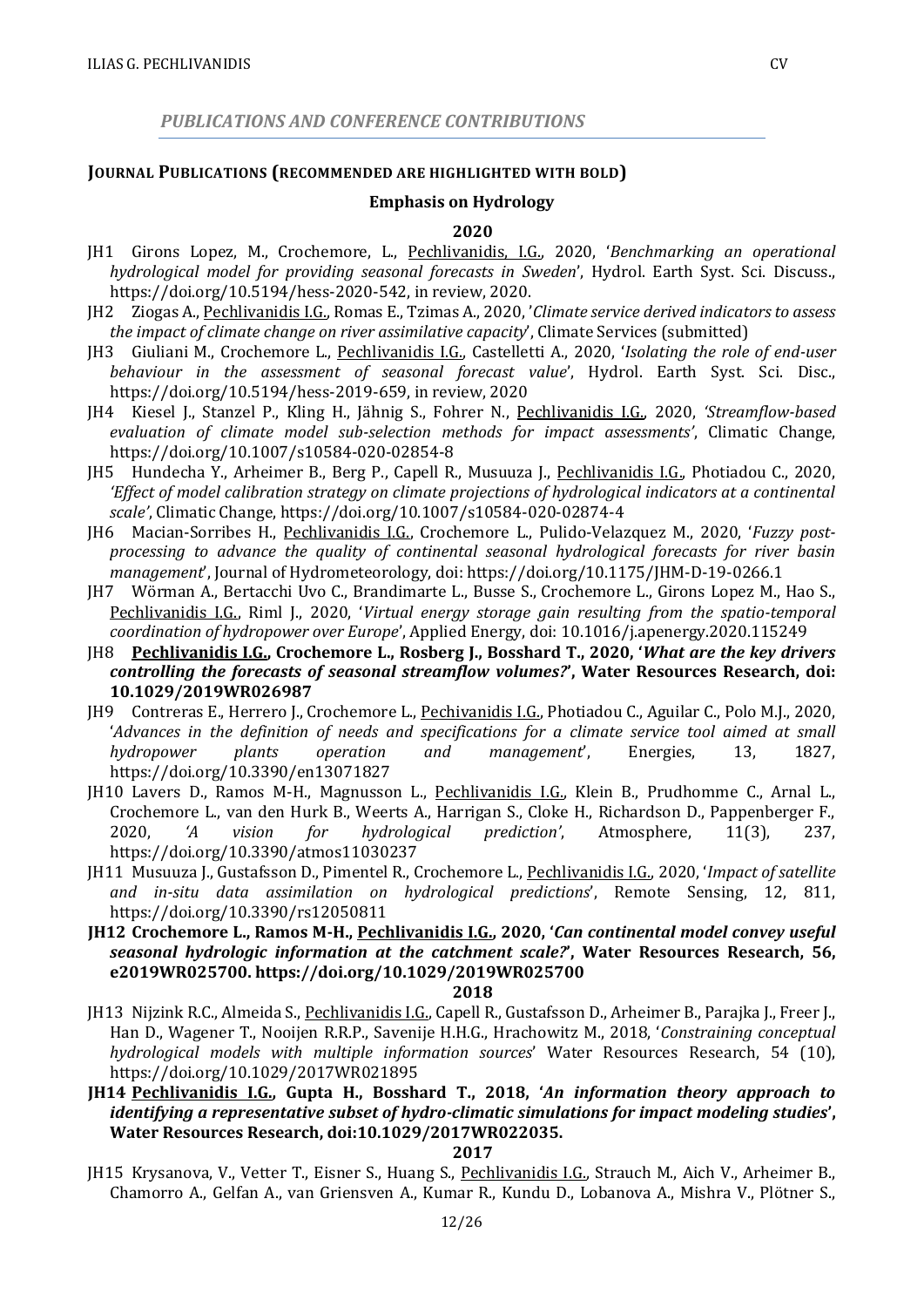Reinhardt J., Seidou O., Wang X., Wortmann M., Zeng X., Hattermann F.F., 2017, Intercomparison of regional-scale hydrological models and climate change impacts projected for 12 large river basins worldwide – A synthesis, *Environ. Res. Lett.*, 12(10), doi:10.1088/1748-9326/aa8359.

- JH16 Pechlivanidis, I. G., McIntyre N., Wheater H. S., 2017, The significance of spatial variability of rainfall on simulated runoff: an evaluation based on the Upper Lee catchment, UK, *Hydrol. Res.*, 1–13, doi:10.2166/nh.2016.038.
- **JH17 Pechlivanidis I.G., Arheimer B., Donnelly C., Hundecha Y., Huang S., Aich V., Samaniego L., Eisner S., Shi P., 2017,** *'Analysis of hydrological extremes at different hydro-climatic regimes under present and future conditions'***, Clim. Change, 141, 467-481, doi:10.1007/s10584-016- 1723-0.**
- JH18 Samaniego L., Kumar R., Breuer L, Chamorro A., Flörke M., Pechlivanidis I.G., Schäfer D., Shah H., Vetter T., Wortmann M., Zeng X., 2017, *'Propagation of forcing and model uncertainty into hydrological drought characteristics in a multi-model century-long experiment in continental river basins'*, Clim. Change, 141, 435-449, doi:10.1007/s10584-016-1778-y.
- JH19 Vetter T., Reinhardt J., Flörke M., van Griensven A., Hattermann F., Huang S., Koch H., Pechlivanidis I.G., Plötner S., Seidou O., Buda S., Vervoort W., Krysanova V., 2017, *'Evaluation of sources of uncertainty in projected hydrological changes under climate change in 12 large-scale river basins'*, Clim. Change, 141, 419-433, doi:10.1007/s10584-016-1794-y.
- JH20 Olsson, J., Pers B.C., Bengtsson L., Pechlivanidis I.G., Berg P., Körnich H., 2017, '*Distance-dependent depth-duration analysis in high-resolution hydro-meteorological ensemble forecasting: A case study in Malmö City, Sweden*', *Environ. Model. Softw.*, *93*, 381–397, doi:10.1016/j.envsoft.2017.03.025.

**2016**

- JH21 Nijzink R., Hutton C., Pechlivanidis I.G., Capell R., Arheimer B., Freer J., Han D., Wagener W., McGuire K., Savenije H., Hrachowitz M., 2016, *'The evolution of root-zone moisture capacities after deforestation: a step towards hydrological predictions under change?'*, Hydrol. Earth Syst. Sci., 20, 4775-4799, doi:10.5194/hess-20-4775-2016.
- JH22 Pechlivanidis I.G., Olsson J., Bosshard T., Sharma D., Sharma K.C., 2016, *'Multi-basin modelling of future hydrological fluxes in the Indian subcontinent'*, Water Journal, 8(5), 177, 1-21, doi: 10.3390/w8050177
- **JH23 Hundecha Y., Arheimer B., Donnelly C., Pechlivanidis I.G., 2016,** *'A regional parameter estimation scheme for a pan-European multi-basin model'***, Journal of Hydrology: Regional Studies, doi: 10.1016/j.ejrh.2016.04.002**
- JH24 Pechlivanidis I.G., Jackson B., McMillan H., Gupta H., 2016, *'Robust informational entropy-based descriptors of flow in catchment hydrology'*, Hydrological Sciences Journal, 61(1), 1-18, doi: 10.1080/02626667.2014.983516

#### **2015**

- **JH25 Pechlivanidis I.G., Arheimer, B., 2015,** *'Large-scale hydrological modelling by using modified PUB recommendations: the India-HYPE case'***, Hydrol. Earth Syst. Sci., 19, 4559-4579, doi: 10.5194/hess-19-4559-2015**
- JH26 Pechlivanidis I.G., Olsson J., Sharma D., Bosshard T., Sharma K.C., 2015, *'Assessment of the climate change impacts on the water resources of the Luni region, India'*, Global NEST Journal, 17(1), 29-40
- JH27 Andersson J.C.M., Pechlivanidis I.G., Gustafsson D., Donnelly C., Arheimer B., 2015, *'Key factors for improving large-scale hydrological model performance'*, European Water, 49, 77-88.
- JH28 Pechlivanidis I.G., Anastasiadis S., Lekkas D.F., 2015, *'Development and testing of the MWBMT toolbox to predict runoff response at the ungauged catchment of Mornos, Greece'*, European Water, 49, 3-18.

- JH29 Pechlivanidis I.G., Jackson B., McMillan H., Gupta H., 2014, *'Use of an entropy-based metric in multiobjective calibration to improve model performance'*, Water Resources Research, 50, 8066-8083, doi: 10.1002/2013WR014537
- **JH30 Pechlivanidis, I.G., Bosshard, T., Spångmyr, H., Lindström, G., Gustafsson, D., and Arheimer, B., 2014,** *'Uncertainty in the Swedish Operational Hydrological Forecasting Systems'***, ASCE: Vulnerability, Uncertainty, and Risk, 253-262. doi: 10.1061/9780784413609.026**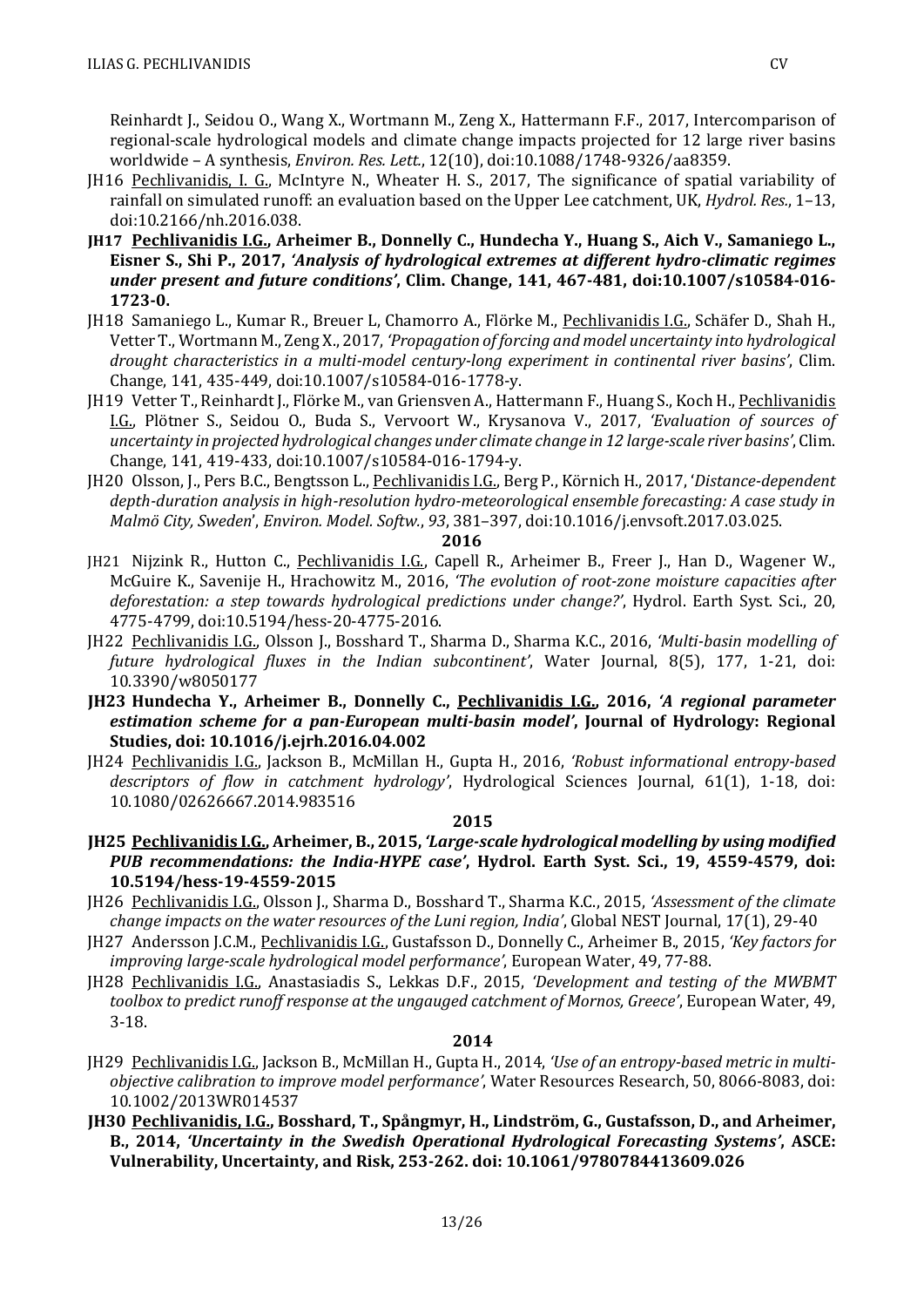JH31 Anastasiadis S., Boglis A., Pechlivanidis I.G., Lekkas D.F., Baltas E., 2013, *'Application of GIS-based Clark's Unit hydrograph and transfer function model to describe runoff response in a small catchment - Case study: Lykoremma River, Greece'*, Fresenius Environmental Bulletin, 22(7B), 2152-2158

### **2012**

- JH32 Lekkas D.F., Pechlivanidis I.G., Onof C., 2012, *'Foreword: Water Resources, Hydrology and Hydraulics: Bringing together recent developments in technology and applications'*, Global NEST Journal, 14, ISSN: 1790-7632
- JH33 Pechlivanidis I.G., Jackson B., McMillan H., Gupta H., 2012, *'Using an informational entropy-based metric as a diagnostic of flow duration to drive model parameter identification'*, Global NEST Journal, 14(3): 325-334

### **2011**

**JH34 Pechlivanidis I.G., Jackson B., McIntyre N., Wheater H.S., 2011,** *'Catchment scale hydrological modelling: A review of model types, calibration approaches and uncertainty analysis methods in the context of recent developments in technology and applications'***, Global NEST Journal, 13 (3): 193-214**

#### **2010**

JH35 Pechlivanidis I.G., McIntyre N., Wheater H.S., 2010, *'Calibration of the semi-distributed PDM rainfall-runoff model in the Upper Lee catchment, UK'*, Journal of Hydrology, 386 (1-4): 198-209

### **Emphasis on Hydraulics / Fluid Mechanics and Environmental Engineering**

#### **2015**

- JF1 Keramaris E., Pechlivanidis G.I., Pechlivanidis I.G., 2015, *'*The different impact of half-separated gravel and vegetated bed in open channels*'*, Environmental Processes, 2(1): 123-132, doi: 10.1007/s40710-015-0103-5
- JF2 Pechlivanidis G.I., Keramaris E., Pechlivanidis I.G., 2015, *'*Experimental study of the effects of grass vegetation and gravel bed on the turbulent flow using particle image velocimetry*'*, Journal of Turbulence, 16(1): 1-14, doi: 10.1080/14685248.2014.946605
- JF3 Pechlivanidis G.I., Keramaris E., Pechlivanidis I.G., Samaras G.A., 2015, *'Shear stress estimation in the linear zone over impermeable and permeable beds in open channels'*, Desalination and Water Treatment, 58(4): 2181-2189, doi: 10.1080/19443994.2014.933622

#### **2012**

JF4 Pechlivanidis G.I., Keramaris E., Pechlivanidis I.G., Samaras G.A., 2012, *'Measuring the turbulent characteristics in an open channel using the PIV method'*, Global NEST Journal, 14(3): 378-385

**2006**

JF5 Akratos C.S., Tsihrintzis V.A., Pechlivanidis I.G., Sylaios G.K., Jerrentrup H., 2006, *'A free water surface constructed wetland for the treatment of agricultural drainage entering Vassova Lagoon, Kavala, Greece'*, Fresen. Environ. Bull*.* Vol. 15, No. 7/8/9 (Reference No. F-25-382 MESAEP)

### **CONFERENCE PROCEEDINGS / CONTRIBUTIONS**

### **Emphasis on Hydrology**

- CH1 Photiadou C., Arheimer B., Gyllensvärd F., Berg P., Andersson J., Pechlivanidis I., 2020, 'The HYPEweb global climate and water service: Addressing user needs for water-related sectors by providing scientific estimates of past, present and future water resources across the globe' WMO data conference, 16-19 Nov., Virtual Conference
- CH2 Crochemore L., Cantone C., Photiadou C., Pechlivanidis L., 2020, 'Call For Water A serious game on the role of forecast performance in decision-making' International Conference, presented on the International Environmental Modelling and Software Society (iEMSs), 14-18 Sept., Brussels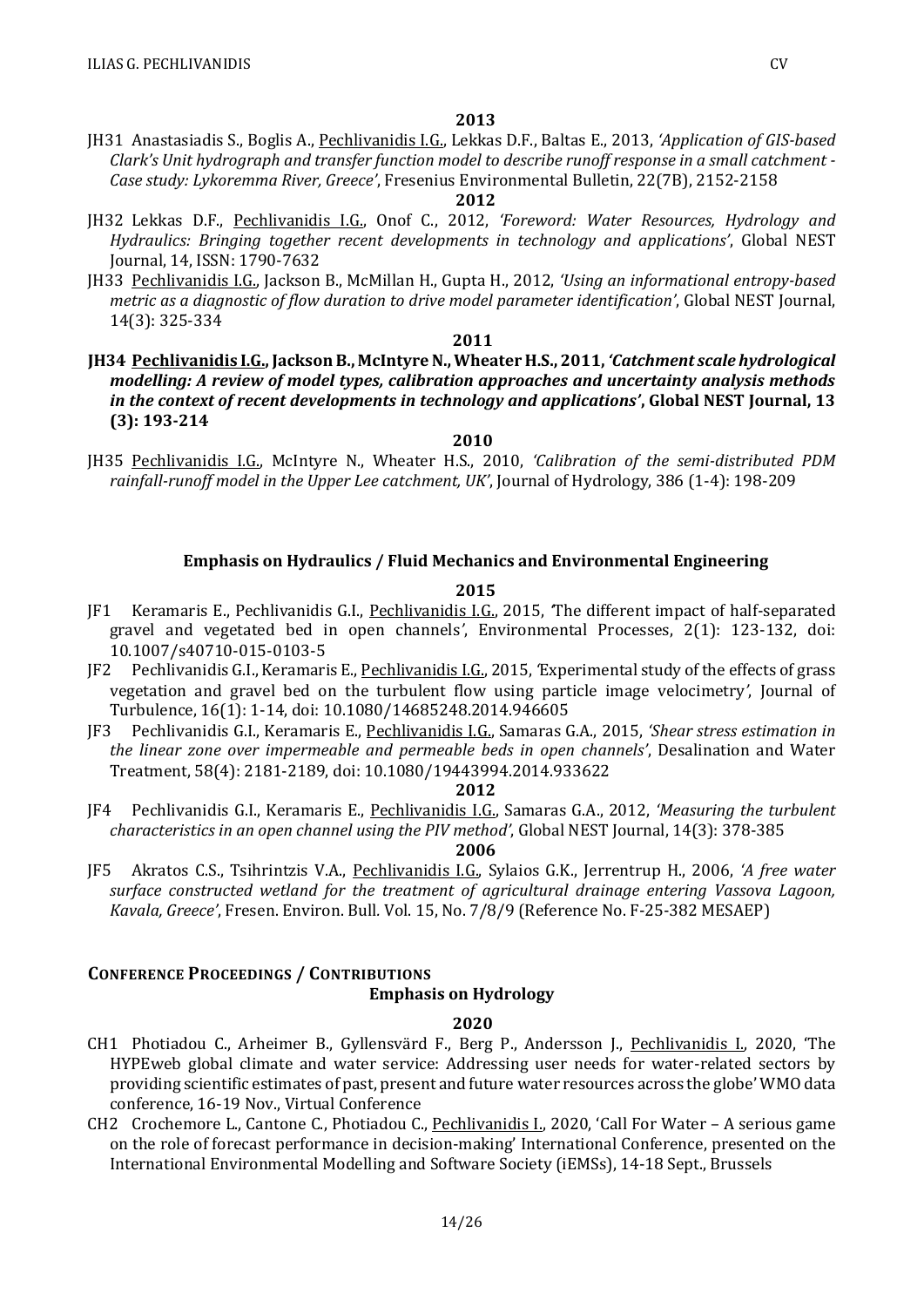- CH3 Bosshard T. et al., 2020, 'Continental and global hydro-climatic forecasting services to address user needs for the water-related sectors' International Conference, presented on the European Geosciences Union (EGU) General Assembly, 3-8 May, Vienna, Austria
- CH4 Klein B. et al., 2020, 'Does the application of multiple hydrological models improve seasonal streamflow forecasting skill?' International Conference, presented on the European Geosciences Union (EGU) General Assembly, 3-8 May, Vienna, Austria
- CH5 Verkade J. et al., 2020, 'HEPEX: Connecting the dots in hydrologic ensemble predictions' International Conference, presented on the European Geosciences Union (EGU) General Assembly, 3-8 May, Vienna, Austria
- CH6 Saoudi Y. et al., 2020, 'Assessing the value of hydroclimatic services for hydropower megadams: the case of the Grand Ethiopian Renaissance Dam' International Conference, presented on the European Geosciences Union (EGU) General Assembly, 3-8 May, Vienna, Austria
- CH7 Musuuza J. et al., 2020, 'Impact of satellite and in situ data assimilation on hydrological predictions' International Conference, presented on the European Geosciences Union (EGU) General Assembly, 3-8 May, Vienna, Austria
- CH8 Pechlivanidis I.G. et al., 2020, 'Seasonal streamflow forecasting Which are the drivers controlling the forecast quality?' International Conference, presented on the European Geosciences Union (EGU) General Assembly, 3-8 May, Vienna, Austria
- CH9 van den Hurk B. et al., 2020, 'Added seasonal forecasting skill from land surface parameterization' International Conference, presented on the European Geosciences Union (EGU) General Assembly, 3-8 May, Vienna, Austria
- CH10 Wörman A. et al., 2020, 'Virtual energy storage-gain due to spatiotemporal coordination of hydropower over Europe' International Conference, presented on the European Geosciences Union (EGU) General Assembly, 3-8 May, Vienna, Austria
- CH11 Crochemore L., Ramos M-H., Pechlivanidis L., 2020, 'Can continental models convey useful seasonal hydrologic information at the catchment scale?' International Conference, presented on the European Geosciences Union (EGU) General Assembly, 3-8 May, Vienna, Austria

- CH12 Macian-Sorribes H., Pechlivanidis I.G., Marcos-Garcia P., Crochemore L., 2019, '*Estimating the added value of seasonal forecasting systems through hydro-economic stochastic programming and model predictive control in the Jucar River Basin (Spain)*', International Conference, presented on the American Geosciences Union (AGU) General Assembly, 9-13 December, San Francisco
- CH13 Giuliani M., Crochemore L., Pechlivanidis I., Castelletti A., 2019, 'Isolating the role of end-user behavior in the assessment of seasonal forecast value', International Conference, presented on the American Geosciences Union (AGU) General Assembly, 9-13 December, San Francisco
- CH14 Castelletti A., Giuliani M., Ramos M-H., Pulido-Velazquez M., Gustafsson D., Macian-Sorribes H., Crochemore L., Pechlivanidis I., Thirel G., Cassagnole M., 2019, 'Six challenges to successfully inform hydropower operation by improved hydro-meteorological forecasts', International Conference, presented on the American Geosciences Union (AGU) General Assembly, 9-13 December, San Francisco
- CH15 Giuliani M., Crochemore L., Pechlivanidis I., Castelletti A., 2019, 'Six challenges to successfully inform hydropower operation by improved hydro-meteorological forecasts', Climate-fit.city – Making climate services a reality in Europe, 13-14 November, Brussels, Belgium
- CH16 Giuliani M., Crochemore L., Pechlivanidis I., Castelletti A., 2019, 'Isolating the role of end-user behavior in the assessment of seasonal forecast value', International conference ClimRisk19 (Climate Risk: implications for ecosystem services and society, challenges, solutions), 23-25 October, Trento, Italy
- CH17 Salamon P., Thiemig V., Prudhomme C., Schweim C., Garcia-Padilla M., Pechlivanidis I., 2019, 'EFAS - Europäische Hochwasservorhersage und seine Möglichkeiten', National conference organized by BfG (Hydrologische Vorhersagen auf unterschiedlichen Skalen – Methoden, Produkte und Nutzungen), 23-24 September, Koblenz, Germany
- CH18 Verkade J., Boucher M-A., Pappenberger F., Pechlivanidis I., Prudhomme C., Ramos M-H, Wang Q.J., Wetterhall F., Wood A., 2019, 'HEPEX: a community of practice for the advancement of hydrologic ensemble predictions', European Meteorological Society (EMS) 2019, 9-13 September, Copenhagen, Denmark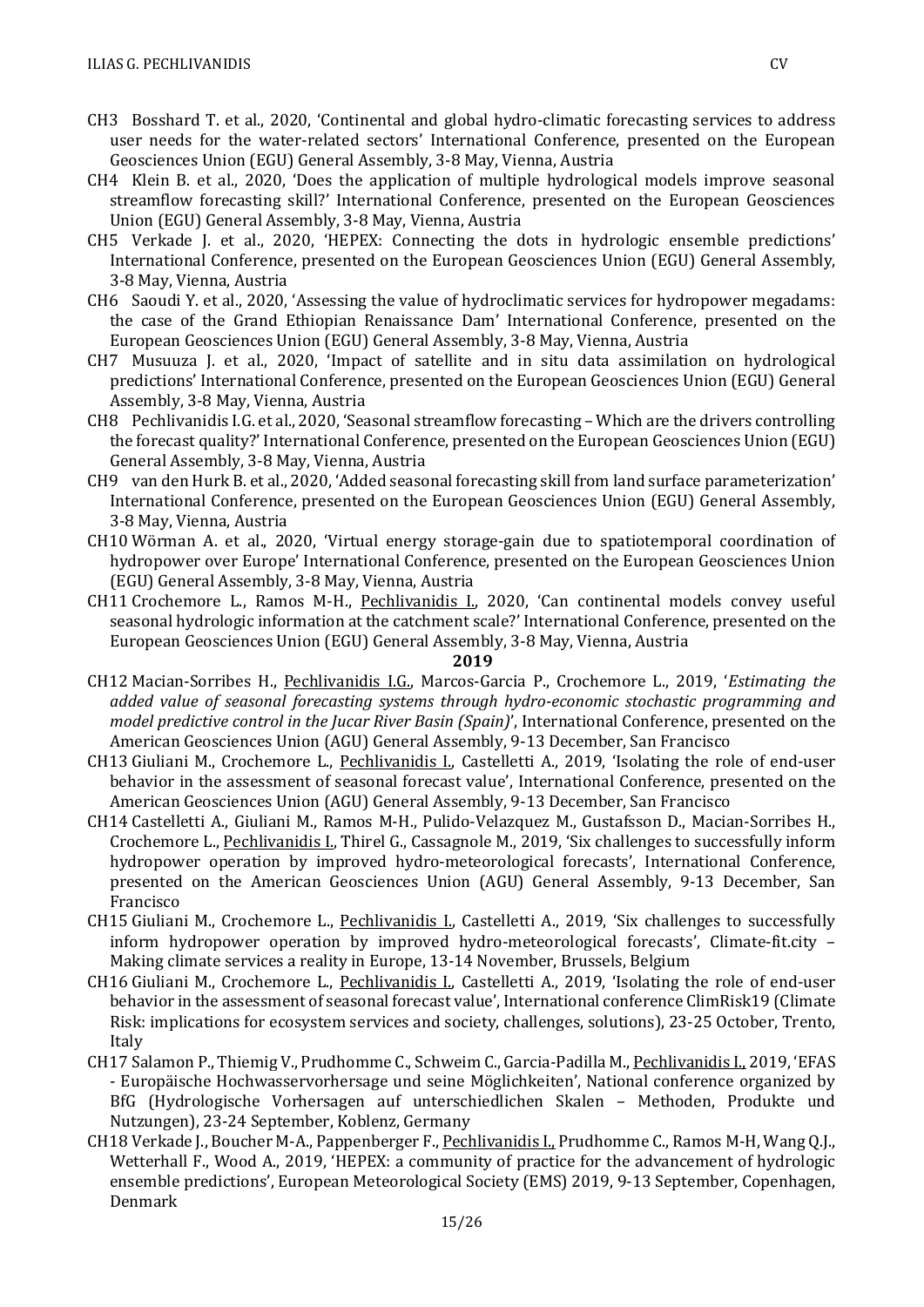- CH19 Pechlivanidis I., Gupta H., Bosshard T., 2019, 'What is the optimum ensemble range of hydroclimatic simulations for impact modeling studies?', International Conference, in CEST 2019: Hydrology and Water Resources, 4-7 September, Rhodes, Greece
- CH20 Romas E., Ziogas A., Pechlivanidis I., Tzimas A., 2019, 'Climate change impact on river assimilative capacity: a case study application of water related climatic indicators', International Conference, in CEST 2019: Hydrology and Water Resources, 4-7 September, Rhodes, Greece
- CH21 Kandris K., Romas E., Tzimas A., Pechlivanidis I., Giardino C., Bresciani M., Schenk K., Bernert H., 2019, 'A computationally efficient metamodeling-based approach for the automatic calibration of coupled hydrodynamic and water quality models', International Conference, in CEST 2019: Hydrology and Water Resources, 4-7 September, Rhodes, Greece
- CH22 Crochemore L., Arnal L., Andersson H., Cantone C., Eggen B., Gallo F., Gyllensvärd F., Liggins F., Pechlivanidis I., Photiadou C., 2019, 'Experiences on Role-playing Games for Education in Hydrological Forecasting', International Conference, presented on the IUGG/IAHS 2019 General Assembly, 8-18 July, Montreal, Canada
- CH23 Crochemore L., Bosshard T., Pechlivanidis I., 2019, 'Complementarity in Skill between Subseasonal and Seasonal Forecast Products Over Europe', International Conference, presented on the IUGG/IAHS 2019 General Assembly, 8-18 July, Montreal, Canada
- CH24 Macian-Sorribes H., Pechlivanidis I., Crochemore L., Pulido-Velazquez M., 2019, 'Estimating the economic added-value of improved seasonal forecasts for the Jucar river basin (Eastern Spain)' International Conference, presented on the 4th European Climate Change Adaptation conference (ECCA 2019), 28-31 May, Lisbon, Portugal
- CH25 Wörman A., Riml J., Uvo C.B., Pechlivanidis I., 2019, 'Analyzing spatiotemporal covariance and climatic driven fluctuations in runoff to assess regulatory needs in hydropower production' International Conference, presented on the European Geosciences Union (EGU) General Assembly, 8-12 April, Vienna, Austria
- CH26 Prodhomme C., Wetterhall F., Ramos M-H., Wood A., Wang Q.J., Verkade J., Pechlivanidis I., Boucher M-A., 2019, 'Future of HEPEX: bridging the gap between researchers and practitioners to advance hydrologic ensemble predictions' International Conference, presented on the European Geosciences Union (EGU) General Assembly, 8-12 April, Vienna, Austria
- CH27 Macian-Sorribes H., Marcos-Garcia P., Pechlivanidis I., Pulido-Velazquez M., Crochemore L., 2019, 'Estimating the economic value of forecasting systems using hydroeconomic stochastic programming in the Jucar River system (Spain)' International Conference, presented on the European Geosciences Union (EGU) General Assembly, 8-12 April, Vienna, Austria
- CH28 Crochemore L., Cantone C., Photiadou C., Pechlivanidis I., 2019, 'A serious game on the role of forecast uncertainty and reliability in risk-based decision-making' International Conference, presented on the European Geosciences Union (EGU) General Assembly, 8-12 April, Vienna, Austria
- CH29 Pechlivanidis I., Gupta H., Bosshard T., 2019, 'How to identify a representative subset of hydroclimatic simulations for impact modeling studies?' International Conference, presented on the European Geosciences Union (EGU) General Assembly, 8-12 April, Vienna, Austria
- CH30 Ramos M-H., Castelletti A., Pulido-Velazquez M., Gustafsson D., Giuliani M., Macian-Sorribes H., Cassagnole M., Crochemore L., Pechlivanidis I., Thirel G., 2019, 'Policy brief: making climate services impactful on hydropower reservoir optimization' International Conference, presented on the European Geosciences Union (EGU) General Assembly, 8-12 April, Vienna, Austria
- CH31 Romas E., Kandris K., Tzimas A., Pechlivanidis I., Giardino C., Bresciani M., Schenk K., Bernert H., 2019, 'Enhancing model-based predictions of chlorophyll-a, turbidity and temperature in surface water reservoirs through the assimilation of earth-observation-driven water quality parameters' International Conference, presented on the European Geosciences Union (EGU) General Assembly, 8-12 April, Vienna, Austria
- CH32 Girons M., Crochemore L., Pechlivanidis I., 2019, 'Evaluation of the potential of an operational hydrological model for providing seasonal forecasts in Sweden' International Conference, presented on the European Geosciences Union (EGU) General Assembly, 8-12 April, Vienna, Austria
- CH33 Magnusson L., Pechlivanidis I., Knight J., de Moel H., Weerts A., van den Hurk B., Arnal L., Hunink J., 2019, 'Imprex risk outlook tool – demonstration of use of (semi-)operational products' International Conference, presented on the European Geosciences Union (EGU) General Assembly, 8-12 April, Vienna, Austria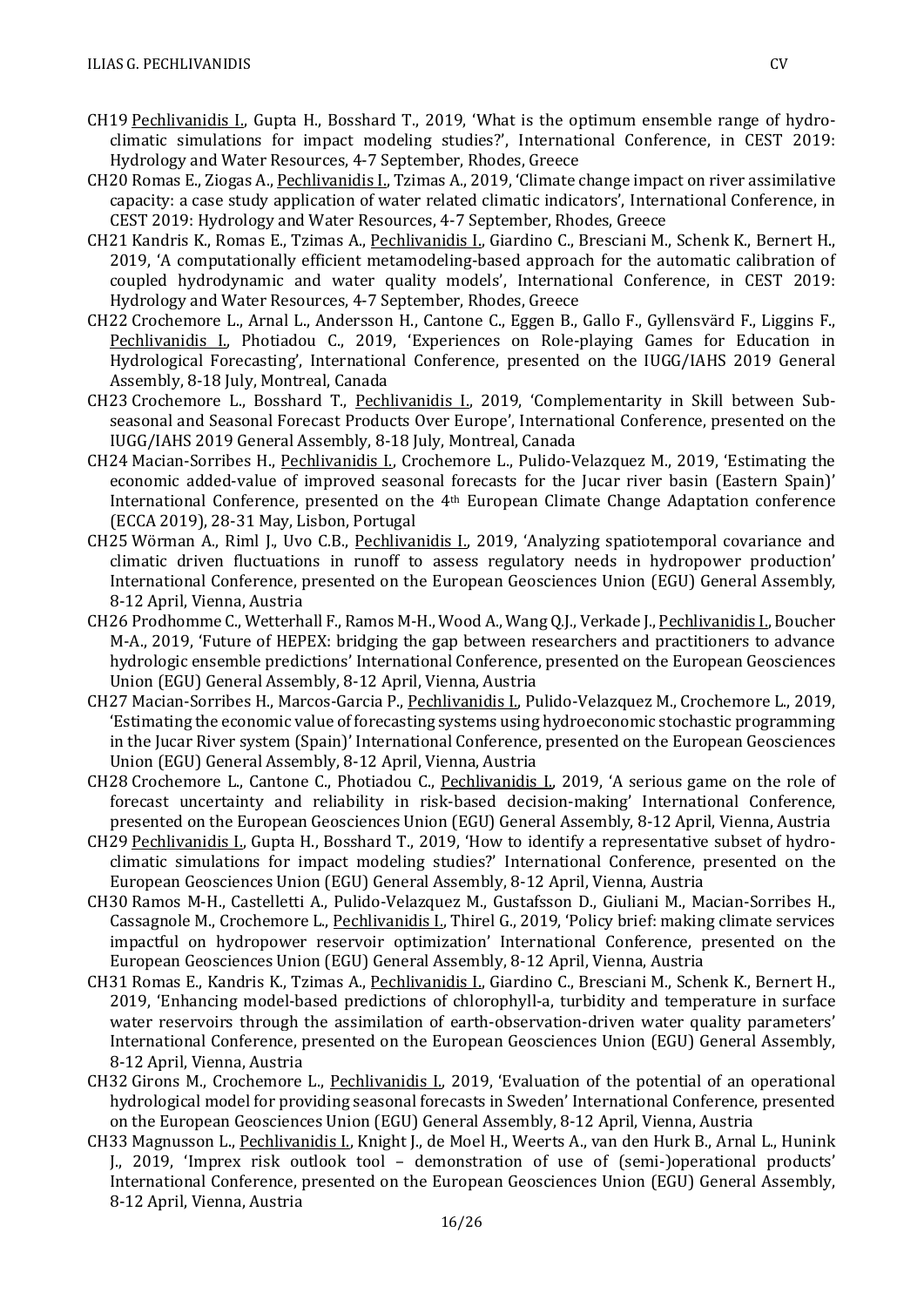CH34 Photiadou C., Gyllensvärd F., Pechlivanidis I., Crochemore L., Bosshard T., Arheimer B., Buontempo C., 2019, 'Global seasonal hydrological forecasts – a Copernicus Climate Service (C3S) experience' International Conference, presented on the European Geosciences Union (EGU) General Assembly, 8-12 April, Vienna, Austria

- CH35 Wood A., Ramos M-H., Wetterhall F., Wang QJ, Pechlivanidis I.G., Verkade J., Pappenberger F., Thielen J., 2018, 'HEPEX's 15 years of successful collaboration to advance ensemble streamflow forecasting for risk-based decision-making in water management' International Conference, presented on the American Geosciences Union (AGU) General Assembly, 10-14 December, Washington D.C., USA
- CH36 Pimentel R., Gustafsson D., Giardino C., Bresciani M., Romas E., Tzimas A., Schenk K., Pechlivanidis I.G., 2018, *'Earth Observations as key elements in the development of water information systems and decision support tools'*, Singapore International Water Week, 8-12 July, Singapore
- CH37 Pechlivanidis I.G., Gupta H., Bosshard T., 2018, 'How to identify a representative subset of hydroclimatic simulations for impact modeling studies? An information theory approach', 2nd workshop on Information Theory and the Earth Sciences, 16-19 May, Santander, Spain
- CH38 Crochemore L. et al., 2018, *'Understanding and evaluating catchment memory from a global hydrological model'*, International Conference, presented on the European Geosciences Union General Assembly, 8-13 April, Vienna, Austria
- CH39 Crochemore L. et al., 2018, *'On the added-value of high resolution meteorological forcings for continental scale impact modelling'*, International Conference, presented on the European Geosciences Union General Assembly, 8-13 April, Vienna, Austria
- CH40 Macian-Sorribes H. et al., 2018, *'A fuzzy post-processing approach for applying pan-European hydrological forecasts to a Mediterranean river basin management'*, International Conference, presented on the European Geosciences Union General Assembly, 8-13 April, Vienna, Austria
- CH41 Pimentel R. et al., 2018, *'Correction of high elevation precipitation at global scale for hydrological modelling'*, International Conference, presented on the European Geosciences Union General Assembly, 8-13 April, Vienna, Austria
- CH42 Pimentel R. et al., 2018, *'The added value of combining Earth Observation in a data assimilation scheme to develop water information systems'*, International Conference, presented on the European Geosciences Union General Assembly, 8-13 April, Vienna, Austria
- CH43 Crochemore L., Pechlivanidis I.G., 2018, *'Regionalizing sensitivity of long-term forecasts over Europe'*, International Conference, presented on the European Geosciences Union General Assembly, 8-13 April, Vienna, Austria
- CH44 Ramos M-H. et al., 2018, *'The history of HEPEX – a community of practice in hydrologic prediction'*, International Conference, presented on the European Geosciences Union General Assembly, 8-13 April, Vienna, Austria
- CH45 Wanders N. et al., 2018, *'High-resolution hydrological seasonal forecasting for water resources management over Europe'*, International Conference, presented on the European Geosciences Union General Assembly, 8-13 April, Vienna, Austria
- CH46 Giuliani M. et al., 2018, *'From seasonal forecast skill to end-user economic benefit: the case of the Lake Como'*, International Conference, presented on the European Geosciences Union General Assembly, 8-13 April, Vienna, Austria
- CH47 Nijzink R. et al., 2018, *'Constraining conceptual hydrological models with multiple information sources'*, International Conference, presented on the European Geosciences Union General Assembly, 8-13 April, Vienna, Austria
- CH48 Pechlivanidis I.G. et al., 2018, *'Pan-European seasonal forecasting services: Limitations and need for knowledge purveyors'*, International Conference, presented on the European Geosciences Union General Assembly, 8-13 April, Vienna, Austria
- CH49 Olsson J. et al., 2018, *'Dealing with rainfall location uncertainty in flood forecasting: a distancedependent depth-duration approach'*, International Conference, presented on the European Geosciences Union General Assembly, 8-13 April, Vienna, Austria
- CH50 Pechlivanidis I.G, 2018, *'Continental and global hydro-climatic forecasting services: challenges and information extraction to meet the user needs'*,*Howard Wheater Symposium* - *Hydrology 2058: learning from the past, shaping the future*, 6-8 March, Saskatoon, Canada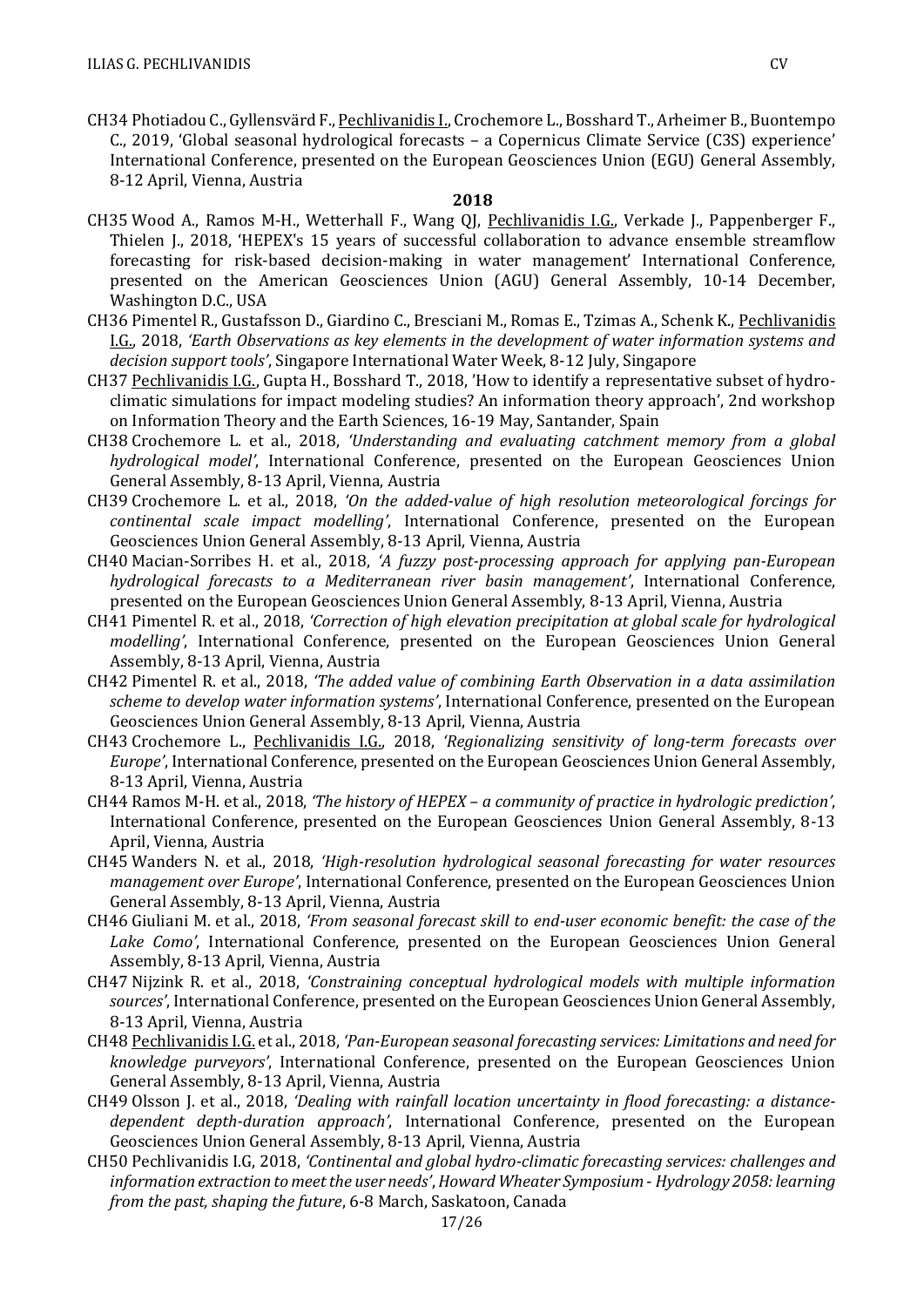- CH51 Crochemore L., Lindskog M., Landelius T., Pechlivanidis I.G., 2018, *'How much can continental hydrological forecasting services be benefited from high-resolution NWP systems?'*, International HEPEX workshop on *Breaking the Barriers*, 6-8 February, Melbourne, Australia
- CH52 Pechlivanidis I.G., Crochemore L., Gyllensvärd F., Bosshard T., Berg P., Arheimer B., 2018, *'An operational pan-European seasonal hydro-climatic forecasting service'*, International HEPEX workshop on *Breaking the Barriers*, 6-8 February, Melbourne, Australia
- CH53 Crochemore L., Pechlivanidis I.G., 2018, *'Skill sensitivity in Europe and site-specific diagnostics based on catchment characteristics'*, International HEPEX workshop on *Breaking the Barriers*, 6-8 February, Melbourne, Australia

- CH54 Pechlivanidis I.G., Crochemore L., Photiadou C., Gyllensvärd F., Arheimer B., 2017, *'An operational pan-European seasonal hydro-climatic forecasting service'*, International workshop on *Seasonal forecasting: Meeting User Needs*, 24-25 January, Loughborough, UK
- CH55 Pechlivanidis I.G., Crochemore L., Bosshard T., 2017, *'Seasonal hydrological forecasting in Europe: Analysis of skill and its key driving factors'*, International Conference, in CEST 2017: Hydrology and Water Resources, 31 Aug. - 2 Sept., Rhodes, Greece
- CH56 Pechlivanidis I.G., Hoshin H., Bosshard T., 2017, *'What is the optimum ensemble range of hydroclimatic simulations for impact modeling studies?'*, International Conference, in CEST 2017: Hydrology and Water Resources, 31 Aug. - 2 Sept., Rhodes, Greece
- CH57 Tzimas A., Romas E., Pechlivanidis I.G., Pimentel R., Schenk K., Boultadakis G., Giardino C., Bresciani M., Cross K., Jenkins S., Latorre C., 2017, *'Space assisted water quality forecasting platform for optimized decision making in water supply services'*, International Conference, in CEST 2017: Hydrology and Water Resources, 31 Aug. - 2 Sept., Rhodes, Greece
- CH58 Nijzink R., Almeida S., Pechlivanidis I.G., Capell R., Gustafsson D., Arheimer B., Freer J., Han D., Wagener T., Parajka J., Savenije H.H.G., Hrachowitz M., 2017, *'The added value of remote sensing products in constraining hydrological models'*, International Conference, presented on the IAHS 2017 Scientific Assembly, 10-14 July, Port Elizabeth, South Africa
- CH59 Nijzink R., Hutton C., Pechlivanidis I.G., Capell R., Arheimer B., Freer J., Han D., Wagener T., McGuire K., Savenije H.H.G., Hrachowitz M., 2017, *'The evolution of root zone moisture storage capacities after deforestation: a step towards hydrological predictions under change?'*, International Conference, presented on the IAHS 2017 Scientific Assembly, 10-14 July, Port Elizabeth, South Africa
- CH60 Pechlivanidis I.G., Gupta H., Bosshard T., 2017, *'Can we really identify a representative subset of hydro-climatic simulations for impact modeling studies?'*, International Conference, presented on the European Geosciences Union General Assembly, 23-28 April, Vienna, Austria
- CH61 Pechlivanidis I.G., Crochemore L., 2017, *'What is the relative role of initial hydrological conditions and meteorological forcing to the seasonal hydrological forecasting skill? Analysis along Europe's hydro-climatic gradient'*, International Conference, presented on the European Geosciences Union General Assembly, 23-28 April, Vienna, Austria
- CH62 Pechlivanidis I.G., McIntyre N., Wheater H.S., 2017, *'The significance of spatial variability of rainfall on streamflow: A synthetic analysis at the Upper Lee catchment, UK'*, International Conference, presented on the European Geosciences Union General Assembly, 23-28 April, Vienna, Austria
- CH63 Arheimer B., Andersson J., Crochemore L., Donnelly C., Gustafsson D., Hasan A., Isberg K., Pechlivanidis I.G., 2017, *'Global, continental and regional water balance estimates from HYPE catchment modelling'*, International Conference, presented on the European Geosciences Union General Assembly, 23-28 April, Vienna, Austria
- CH64 Almeida S., Nijzink R., Pechlivanidis I.G., Capell R., Gustafsson D., Wagener T., Freer J., Parajka J., Hrachowitz M., Arheimer B., Savenije H.H.G., Han D., 2017, *'The impact of prior parameter ranges on model behaviour using Global Sensitivity Analysis'*, International Conference, presented on the European Geosciences Union General Assembly, 23-28 April, Vienna, Austria
- CH65 Nijzink R., Hutton C., Pechlivanidis I.G., Capell R., Arheimer B., Freer J., Han D., Wagener T., McGuire K., Savenije H.H.G., Hrachowitz M., 2017, *'The evolution of root zone moisture storage capacities after deforestation: a step towards hydrological predictions under change?'*, International Conference, presented on the European Geosciences Union General Assembly, 23-28 April, Vienna, Austria
- CH66 Nijzink R., Almeida S., Pechlivanidis I.G., Capell R., Gustafsson D., Arheimer B., Freer J., Han D., Wagener T., Sleziak P., Parajka J., Savenije H.H.G., Hrachowitz M., 2017, *'The added value of remote*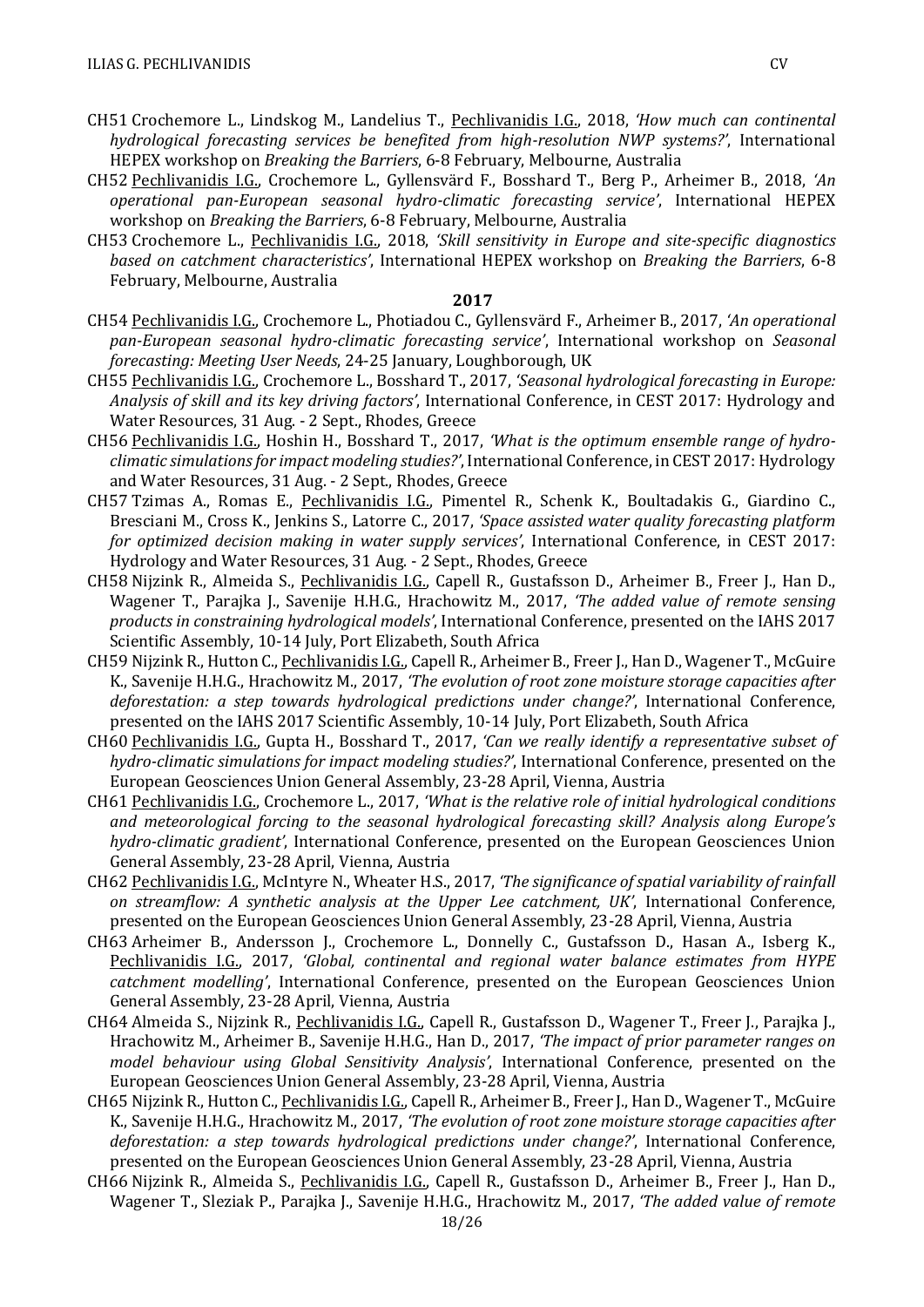*sensing products in constraining hydrological models'*, International Conference, presented on the European Geosciences Union General Assembly, 23-28 April, Vienna, Austria

#### **2016**

- CH67 Pechlivanidis I.G., Gupta H.V., Bosshard T., 2016, *'Identification of representative hydroclimatic projections based on the MIMR concept'*, Workshop on "Information Theory and The Earth Sciences", 25-27 April, Zugspitze, Germany
- CH68 Pechlivanidis I.G., Bosshard T., Rosberg J., 2016, *'Analysis of the seasonal hydrological forecasting skill over Europe: Which are the control drivers?'*, International Conference on Climate Science and Climate Services, 5-7 October, Exeter, UK
- CH69 Pechlivanidis I.G., Spangmyr H., Bosshard T., 2016, *'Identification of the drivers controlling the seasonal hydrological forecasting skill in Europe'*, International Conference, presented on the European Geosciences Union General Assembly, 17-22 April, Vienna, Austria
- CH70 Donnelly C., Andersson J., Arheimer B., Berg P., Bosshard T., Hundecha Y., Olsson J., Pechlivanidis I.G., Yang W., 2016, *'Lessons learnt from top-down large-scale and bottom-up small scale impact studies'*, International Conference, presented on the European Geosciences Union General Assembly, 17-22 April, Vienna, Austria
- CH71 Samaniego L., Kumar R., Pechlivanidis I.G., Breuer L, Wortmann M., Vetter T., Flörke M., Chamorro A., Schäfer D., Shah H., Zeng X., 2016, *'Disentangling the uncertainty of hydrological drought characteristics in a multi-model century-long experiment in continental river basins'*, International Conference, presented on the European Geosciences Union General Assembly, 17-22 April, Vienna, Austria
- CH72 Guse B., Pechlivanidis I.G., Pfannerstill M., Donnelly C., Arheimer B., Fohrer N., 2016, *'Same catchment, different models, same dominant processes? – How temporal patterns of dominant parameters vary between two hydrological models'*, International Conference, presented on the European Geosciences Union General Assembly, 17-22 April, Vienna, Austria
- CH73 Donnelly C., Wetterhall F., Hundecha Y., Spångmyr H., Pechlivanidis I.G., 2016, *'Two models are better than one – Operational multi-model hydrological forecasting over the European continent'*, International Conference, presented on the European Geosciences Union General Assembly, 17-22 April, Vienna, Austria
- CH74 Strömbäck L., Arheimer B., Andersson J., Donnelly C., Gustafsson D., Isberg K., Pechlivanidis I.G., Strömqvist J., 2016, *'Open hydrological data on hypeweb.smhi.se'*, International Conference, presented on the European Geosciences Union General Assembly, 17-22 April, Vienna, Austria
- CH75 Hutton C., Nijzink R., Pechlivanidis I.G., Capell R., Wagener T., Freer J., Han D., Hrachowitz M., Arheimer B., 2016, *'Catchment prediction in changing environments (CAPICHE): A model intercomparison experiment'*, International Conference, presented on the European Geosciences Union General Assembly, 17-22 April, Vienna, Austria
- CH76 Nijzink R., Hutton C., Pechlivanidis I.G., Capell R., Arheimer B., Wagener T., Savenije H.H.G., Hrachowitz M., 2016, *'The evolution of root zones storage capacity after land use change'*, International Conference, presented on the European Geosciences Union General Assembly, 17-22 April, Vienna, Austria
- CH77 Pechlivanidis I.G., Arheimer B., 2016, *'Analysis of spatial flow patterns across the Indian subcontinent via multi-basin hydrological modelling'*, International Conference, presented on the European Geosciences Union General Assembly, 17-22 April, Vienna, Austria

- CH78 Nijzink R., Hutton C., Capell R., Pechlivanidis I.G., Hrachowitz M., Savenije H., 2015, *'Evolution of root zone storage after land use change'*, AGU 2015, 14-18 December, San Francisco, USA
- CH79 Samaniego L., Kumar R., Schaefer D., Huang S., Yang T., Mishra V., Eisner S., Vetter T., Pechlivanidis I.G., Liersch S., Flörke M., Krysanova V., 2015, *'Propagation of model and forcing uncertainty into hydrological drought characteristics in a multi-model century-long experiment in continental river basins'*, AGU 2015, 14-18 December, San Francisco, USA
- CH80 Pechlivanidis I.G., Spangmyr H., Bosshard T., Olsson J., 2015, *'Ensemble seasonal hydrological forecasting in Europe: ECMWF vs. Climatology'*, International HEPEX workshop on Seasonal Hydrological Forecasting, 21-23 September, Norrköping, Sweden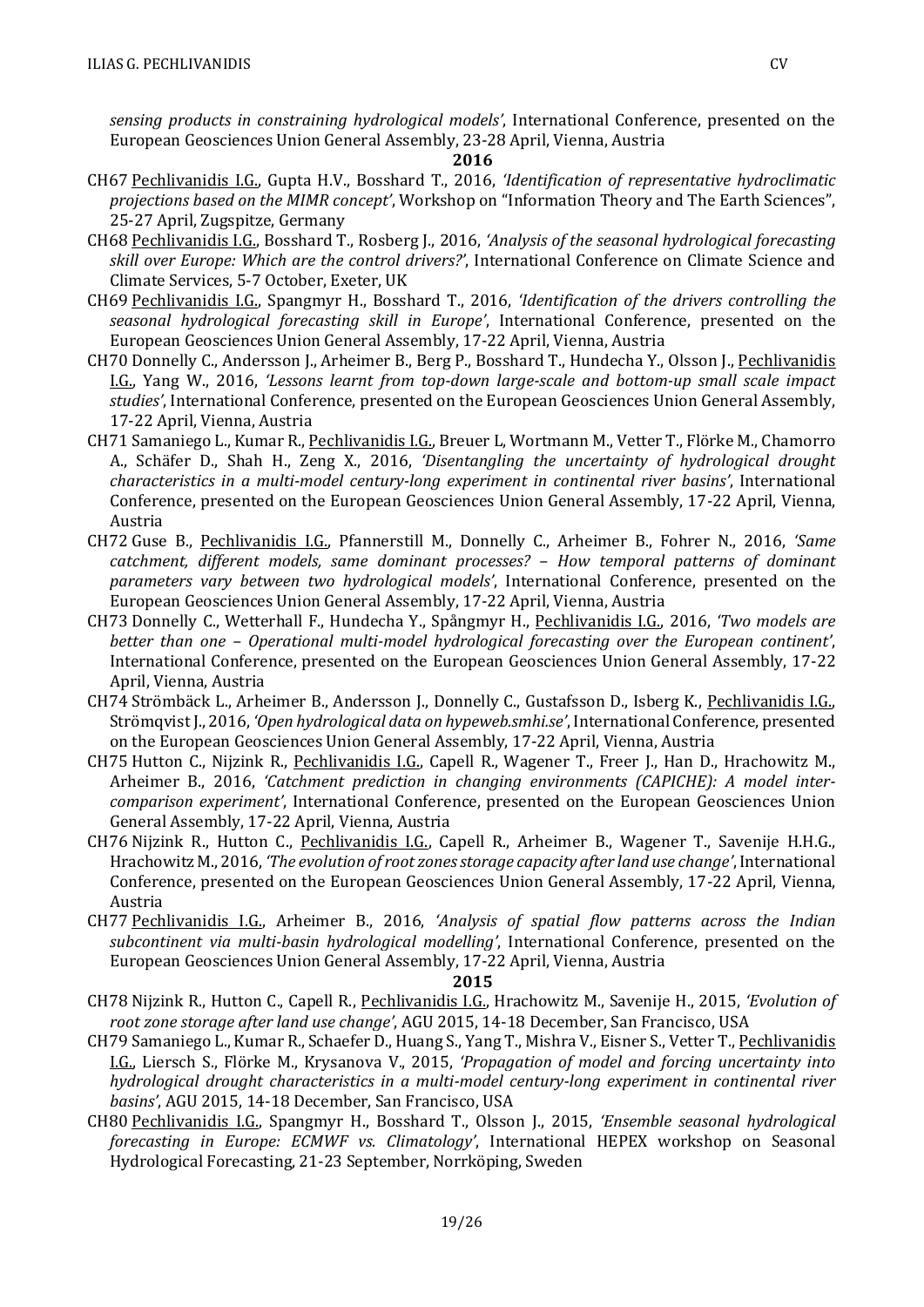- CH81 Pechlivanidis I.G., Olsson J., Arheimer B., 2015, *'Analysis of meteorological and hydrological extremes in the Indian subcontinent under present and future conditions'*, International Conference, in CEST 2015: Catchment Hydrology, 3-5 September, Rhodes, Greece
- CH82 Pechlivanidis I.G., Hundecha Y., Donnelly C., Arheimer B., 2015, *'Analysis of hydrological extremes along a hydro-climatic gradient under present and future conditions'*, International Conference, presented on the 26th IUGG General Assembly, 22 June-2 July, Prague, Czech Republic
- CH83 Pechlivanidis I.G., Donnelly C., Arheimer B., 2015, *'E-HYPE: How variations in continental scale precipitation affect pan-European forecasts for flood warning, seasonal anomalies and inflows to seas'*, International Conference, presented on the 26th IUGG General Assembly, 22 June-2 July, Prague, Czech Republic
- CH84 Pechlivanidis I.G., Spangmyr H., Bosshard T., Gustafsson D., Olsson J., 2015, *'Ensemble seasonal hydrological forecasting at the pan-European scale'*, International Conference, presented on the European Geosciences Union General Assembly, 12-17 April, Vienna, Austria
- CH85 Donnelly C., Andersson J., Arheimer B., Gustafsson D., Hundecha Y., Pechlivanidis I.G., 2015, *'Spatiotemporal model evaluation across Europe: A methodology based on expert knowledge, multiple datasets, physiography, flow signatures and performance metrics'*, International Conference, presented on the European Geosciences Union General Assembly, 12-17 April, Vienna, Austria
- CH86 *Strömbäck L.*, Andersson J., Donnelly C., Gustafsson D., Isberg K., Pechlivanidis I.G., Strömqvist J., Arheimer B., 2015, *'Providing open hydrological data for decision making and research – hypeweb.smhi.se'*, Poster, presented on the European Geosciences Union General Assembly, 12-17 April, Vienna, Austria
- CH87 *Strömbäck L.*, Andersson J., Donnelly C., Gustafsson D., Isberg K., Pechlivanidis I.G., Strömqvist J., Arheimer B., 2015, *'Repurposing of open data through large scale hydrological modelling – hypeweb.smhi.se'*, International Conference, presented on the European Geosciences Union General Assembly, 12-17 April, Vienna, Austria
- CH88 Pechlivanidis I.G., Olsson J., Bosshard T., Sharma D., Sharma K.C., Arheimer B., 2015, *'The impact of climate change on water resources: Assessment at the scale of the Indian subcontinent'*, Poster, presented on the European Geosciences Union General Assembly, 12-17 April, Vienna, Austria

- CH89 Pechlivanidis I.G., Bosshard T., Spangmyr H., Lindström G., Olsson J., Arheimer B., 2014, *'Evaluating the performance in the Swedish operational hydrological forecasting systems'*, International Conference, presented on the European Geosciences Union General Assembly, 27 April - 02 May, Vienna, Austria
- CH90 Pechlivanidis I.G., Gustafsson D., Arheimer B., 2014, *'Identification of the HYPE hydrological model over the Indian subcontinent'*, International Conference, presented on the European Geosciences Union General Assembly, 27 April - 02 May, Vienna, Austria

- CH91 Pechlivanidis I.G., Olsson J., Arheimer B., Bosshard T., Gustafsson D., 2013, *'Assessment of the climate change impacts on the water resources of the Indian subcontinent'*, in International Conference on Climate Change Impacts and Societal Adaptation (CCISA2013), 6-8 November, Kishangarh, India
- CH92 Bosshard T., Olsson J., Foster K., Pechlivanidis I.G., 2013, *'Analysis and bias-correction of three CORDEX-SA projections'*, in International Conference on Climate Change Impacts and Societal Adaptation (CCISA2013), 6-8 November, Kishangarh, India
- CH93 Bosshard T., Foster K., Pechlivanidis I.G., Olsson J., 2013, *'Bias-correction of regional CORDEX projections over the Indian sub-continent'*, in International Conference on Regional Climate, CORDEX2013, 4-7 November, Brussels, Belgium
- CH94 Pechlivanidis I.G., Anastasiadis S., Lekkas D.F., 2013, *'Development of a semi-distributed rainfallrunoff model to predict runoff response in the ungauged catchment of Mornos, Greece'*, in CEST 2013: Catchment Hydrology, 5-7 September, Athens, Greece
- CH95 Andersson J.C.M., Pechlivanidis I.G., Gustafsson D., Donnelly C., Arheimer B., 2013, *'Key factors for improving large scale hydrological model performance'*, in CEST 2013: Catchment Hydrology, 5-7 September, Athens, Greece
- CH96 Gustafsson, D., Isberg, K., Dahne, J., Pechlivanidis, I.G., Rosberg, J., Stromqvist, J., 2013, *'Adaption of a high resolution semi-distributed hydrological model for simulation of the Arctic Ocean drainage basin*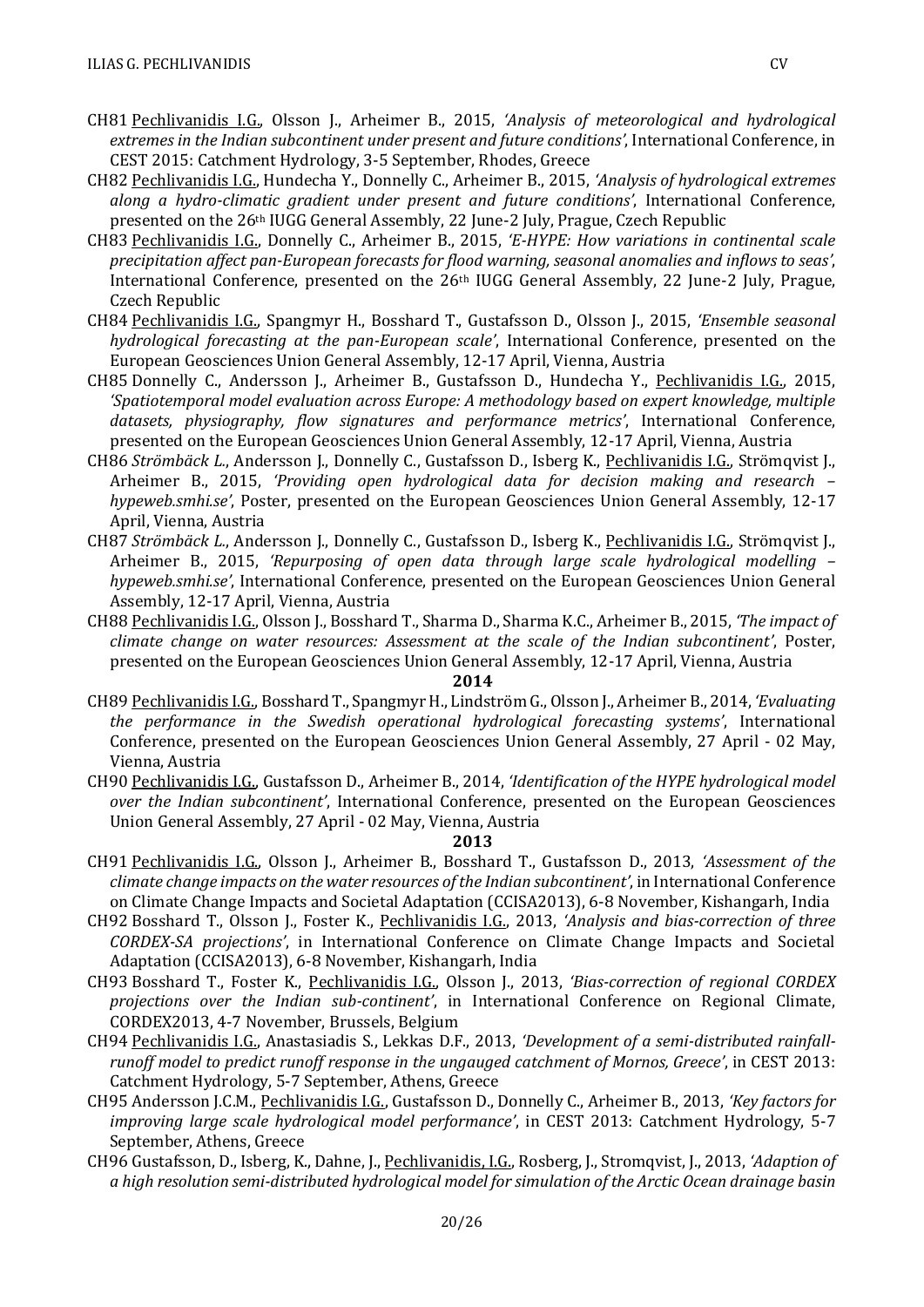*using remote sensing snow and ice data'*, in IAHS: Knowledge for the Future, 22-26 July, Gothenburg, Sweden

CH97 Donnelly C., Arheimer B., Bosshard T., Pechlivanidis I.G., 2013, *'Uncertainties beyond ensembles and parameters – Experiences of impact assessments using the HYPE model at various scales'*, in IMPACTS WORLD 2013, 27-30 May, Potsdam, Germany

#### **2011**

- CH98 Pechlivanidis I.G., Jackson B., McMillan H., Gupta H., 2011, *'Use of informational entropy-based metrics to drive model parameter identification'*, in CEST 2011: Hydrological modelling and uncertainty analysis, 8-10 September, Rhodes, Greece
- CH99 Pechlivanidis I.G., Jackson B., McMillan H., Gupta H., 2011, *'Using entropy as a diagnostic of flow duration for rainfall-runoff model calibration'*, in IUGG 2011: Expert judgement versus statistical goodness-of-fit for hydrological model evaluation, 28 June-7 July, Melbourne, Australia

#### **2010**

CH100 Pechlivanidis I.G., Jackson B., McMillan H., 2010, *'The use of entropy as a model diagnostic in rainfall-runoff modelling'*, in iEMSs 2010: International Congress on Environmental Modelling and Software, Vol. 2, pp. 1780-1787, 5-8 July, Ottawa, Canada

#### **2009**

CH101 Pechlivanidis I.G., McIntyre N., Wheater H.S., 2009, *'Balancing the complexity of the model and available information for a successful semi-distributed model identification'*, International Conference, presented on the NZHS and NZFSS Joint Conference 2009: Waters for the Future: Balancing its values, Northland, New Zealand

#### **2008**

- CH102 Pechlivanidis I.G., McIntyre N., Wheater H.S., Jackson B.M., Orellana, B., 2008, *'Relation of spatial rainfall characteristics to runoff: An analysis of observed data'*, International Conference, presented on the BHS 2008: Sustainable Hydrology for the 21st Century, Proc. 10th BHS National Hydrology Symposium, pp. 86–94, Exeter, UK
- CH103 Pechlivanidis I.G., McIntyre N., Wheater H.S., 2008, *'The significance of spatial variability of rainfall on runoff'*, in iEMSs 2008: International Congress on Environmental Modelling and Software, Vol. 1, pp. 478-485, 7-10 July, Barcelona, Spain
- CH104 Orellana B., Pechlivanidis I.G., Wheater H.S., McIntyre N., Wagener T., 2008, *'A toolbox for the identification of parsimonious semi-distributed rainfall-runoff models: Application to the Upper Lee catchment'*, in iEMSs 2008: International Congress on Environmental Modelling and Software, Vol. 1, pp. 670-677, 7-10 July, Barcelona, Spain
- CH105 Pechlivanidis I.G., McIntyre N., Wheater H.S., Moore R.J., 2008, *'Intercomparison of lumped versus distributed hydrological model on the Upper Lee catchment'*, International Conference, presented on the European Geosciences Union General Assembly, 13-18 April, Vienna, Austria

#### **2007**

- CH106 Pechlivanidis I.G., McIntyre N., Wheater H.S. 2007, *'Relating conceptual rainfall-runoff model structure and parameters to catchment characteristics: A case study on the Upper Lee catchment'*, Research poster meeting, presented on the HYDRA Postgraduate Research Poster Meeting, 17 December, University College London, London, UK
- CH107 Pechlivanidis I.G., Segond M-L, McIntyre N., Wheater H.S., 2007, *'Comparison of spatial deterministic and stochastic models for infilling missing precipitation records'*, International Conference, presented on the 1st International Conference on Environmental Management*, Engineering*, Planning and Economics (CEMEPE), pp. 925-931, 24-28 June, Skiathos, Greece

### **Emphasis on Hydraulics / Fluid Mechanics and Environmental Engineering**

#### **2015**

CF1 Pechlivanidis G.I., Keramaris E., Yannopoulos P., Pechlivanidis I.G., 2015, *'Experimental study of a turbulent buoyant jet in a quiescent or flowing ambient fluid'*, in CEST 2015: Water Resources and Hydraulics, 3-5 September, Rhodes, Greece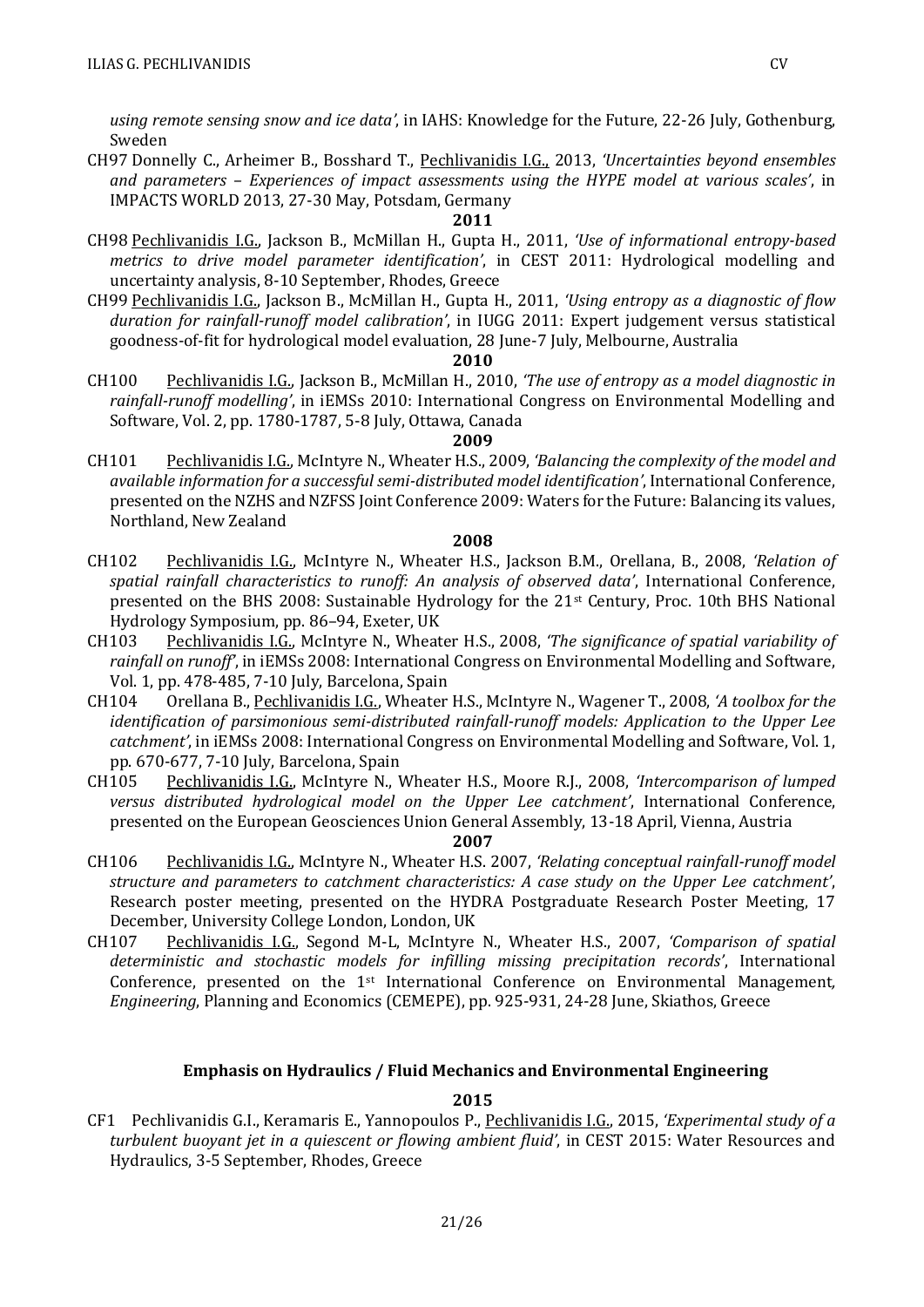CF2 Keramaris E., Pechlivanidis G.I., Pechlivanidis I.G., 2014, *'Effects of a half-separated (impermeable and permeable) bed on the velocity distribution in open channels'*, International Conference, presented on the 12<sup>th</sup> International Conference on the Protection and Restoration of the Environment (PRE XII), 29 June - 4 July, Skiathos, Greece

### **2013**

CF3 Keramaris E., Pechlivanidis G.I., Pechlivanidis I.G., Samaras G.A., 2013, *'The impact of lateral walls on the velocity profile in an open channel using the PIV method'*, in CEST 2013: Water Resources and Hydraulics, 5-7 September, Athens, Greece

### **2012**

- CF4 Pechlivanidis G.I., Keramaris E., Pechlivanidis I.G., 2012, *'Influence of turbulent characteristics of the flow in permeable and impermeable beds'*, National Conference, presented on the 12th National Conference of the Hellenic Hydro-technical Association, October, Patra, Greece
- CF5 Pechlivanidis G.I., Keramaris E., Pechlivanidis I.G., Samaras G.A., 2012, *'Measuring the vorticity above vegetated beds using a Particle Image Velocimetry technique'*, International Conference, presented on the 11th International Conference on the Protection and Restoration of the Environment (PRE XI), 3-5 July, Thessaloniki, Greece

### **2009**

CF6 Pechlivanidis G.I., Pechlivanidis I.G., Samaras G.A., Dermisis V., 2009, *'Experimental evaluation of the entrainment in stratified flows'*, National Conference, presented on the 11th National Conference of Hellenic Hydro-technical Association, 27-30 May, Volos, Greece

#### **2008**

CF7 Pechlivanidis G.I., Pechlivanidis I.G., Samaras G.A., Tasoula E., Dermisis V., 2008, *'Control of the saline wedge intrusion by using broad-crested orthogonal weir'*, International Conference, presented on the 1st International Conference on Fluvial Hydraulics (River Flow 2008), 3-5 September, Cesme-Izmir, Turkey

### **2006**

- CF8 Pechlivanidis G.I., Pechlivanidis I.G., Samaras G.A., Dermisis V., 2006, *'A simultaneous calibration of multiple sensors of anemometers in a laboratory channel or closed conduit'*, National Conference, presented on the 10th National Conference of Hellenic Hydro-technical Association, Xanthi, Greece
- CF9 Pechlivanidis G.I., Samaras G.A., Tasoula E., Pechlivanidis I.G., 2006, *'Depletion of saline wedge length through low-lying broad-crested orthogonal weir'*, National Conference, presented on the 10th National Conference of Hellenic Hydro-technical Association, Xanthi, Greece

### **2005**

CF10 Pechlivanidis G.I., Dermisis V., Pechlivanidis I.G., 2005, *'The control of salt water intrusion in estuaries of rivers and canals'*, National Conference, presented on the 5th Congress of Greek Water Resource Treatment, Xanthi, Greece

### **REPORTS (SELECTED)**

- S2S4E Climate Services for Clean Energy project (Bloomfield H., Brayshaw D., Sillmann J., Hermansen E, Aaheim A., Pechlivanidis I.G., Jimenez I., Soret A., Nicodemou A.), **2020**, *S2S4E (Grant agreement 776787) White Report on 'How subseasonal and seasonal forecasts can help the integration of renewables into Europe's energy sector'*, November, Oslo, Norway
- Pechlivanidis I.G., Crochemore L., Soret A., Lledo L., Manrique-Sunen A., Brayshaw D., Gonzlez P., Perez A.C., Bloomfield H., Catalano F., Cionnni I., Loukos H., Noel T., **2020**, *S2S4E (Grant agreement 776787) Deliverable 4.4, Report on 'Skill assessment and comparison of methods for sub-seasonal and seasonal forecast systems for the energy sector' selected case studies'*, February, Norrköping, Sweden
- Weert A., Silvestro F., Magnusson L., Klein B., Pechlivanidis I.G., **2019**, *IMPREX (Grant agreement 641811) Deliverable 4.3, Report on 'End-user-focused report on the advances in the forecast skill of hydrological extremes through data assimilation, seamless predictions and multi-modelling*', July, Delft, the Netherlands
- Knight J., Magnusson L., Klein B., Arnal L., Pechlivanidis I.G., **2019**, *IMPREX (Grant agreement 641811) Deliverable 14.5, Report on 'Development and delivery of a hydro-meteorological monthly to seasonal risk outlook tool for the European continent*', July, Exeter, United Kingdom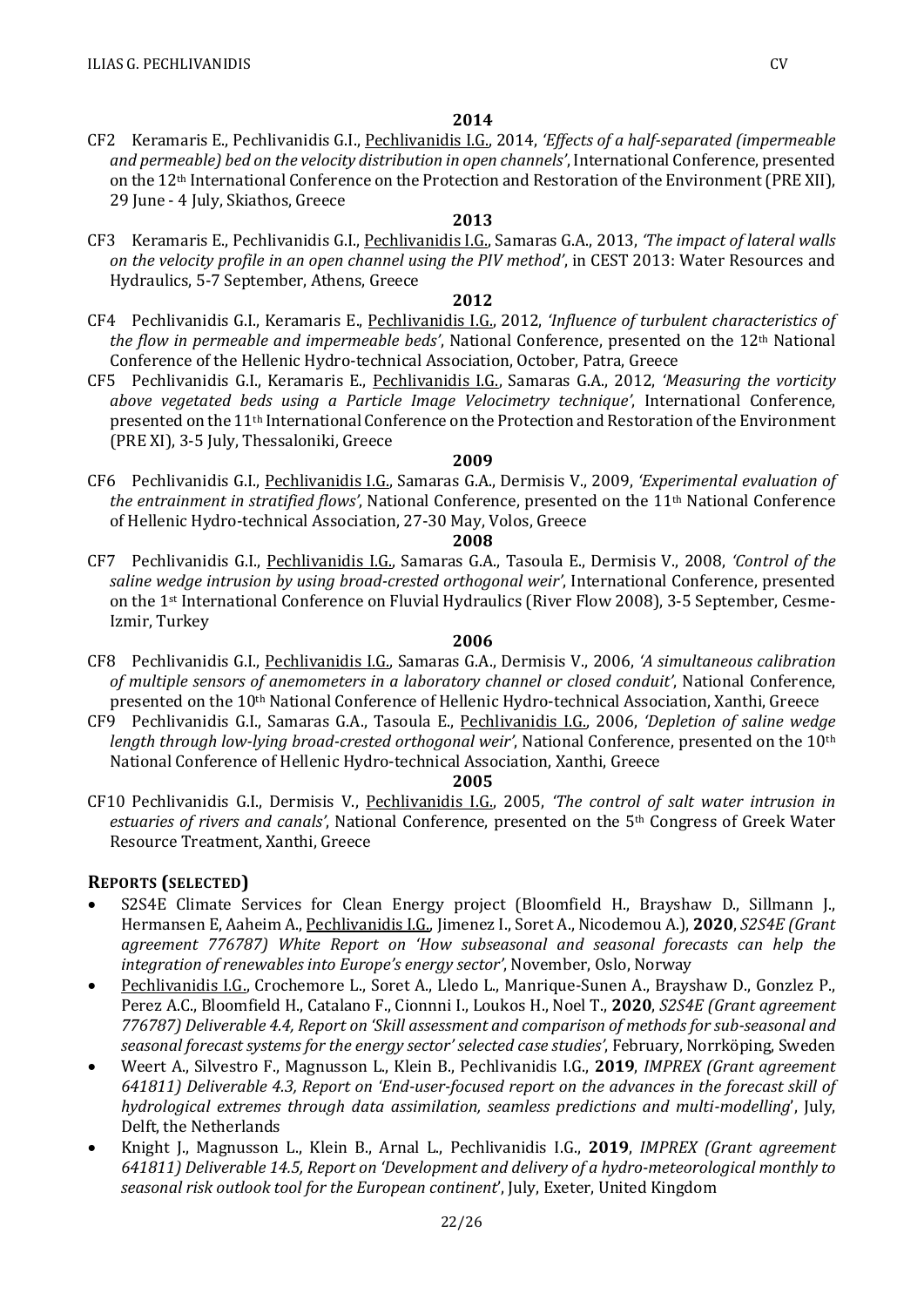- Berg P., Photiadou C., Pechlivanidis I.G., **2019**, Copernicus C3S Operational *Water-SIS (Contract number 2018/C3S\_424\_SMHI/SC1) Milestone 2.1, Report on 'Routines for pre- and post-processing CIIs and seasonal forecast'*, April, Norrköping, Sweden
- Pechlivanidis I.G., Capell R., Musuuza J., Berg P., Fahleson T., Arheimer B., Borg M., **2019**, Copernicus C3S Operational *Water-SIS (Contract number 2018/C3S\_424\_SMHI/SC1) Deliverable 2.3, Report on 'Multi-model ensemble of water relevant variables in seasonal forecasts in the EC Flow'*, January, Norrköping, Sweden
- Pechlivanidis I.G., Crochemore L., Soret A., Lledo L., Manrique-Sunen A., Brayshaw D., Gonzlez P., Perez A.C., Bloomfield H., Catalano F., Cionnni I., **2018**, *S2S4E (Grant agreement 776787) Deliverable 4.1, Report on 'Benchmarking skill assessment of current sub-seasonal and seasonal forecast systems for users' selected case studies'*, December, Norrköping, Sweden
- Vigo I., Badal M., Jimenez I., Soret A., Kielmanowicz D., Salel M., Aaheim H.A., Hermansen A., Sillmann J., Photiadou C., Pechlivanidis I.G., Hernandez K., **2018**, *S2S4E (Grant agreement 776787) Deliverable 2.1, Report on 'User needs and decision-making processes that can benefit from S2S forecasts'*, December, Barcelona, Spain
- Pechlivanidis I.G., Crochemore L., Strömqvist J., Pimentel R., Musuuza J., **2017**, *SPACE-O (Grant agreement 730005) Deliverable 6.3, Report on 'Validation of the hydrological model service'*, August, Norrköping, Sweden
- Pechlivanidis I.G., Romas E., Tzimas A., **2017**, *SPACE-O (Grant agreement 730005) Deliverable 4.1, Report on 'Hydrological forecasting service'*, October, Norrköping, Sweden
- Cross K., Latorre C., Malheiro R., Tsimi C., Bazdanis G., Dessena M., Pechlivanidis I.G., Giardino C., Boultadakis G., Schenk K., **2017**, *SPACE-O (Grant agreement 730005) Deliverable 7.1, Report on 'Dissemination and communication plan'*, April, den Hague, the Netherlands
- Boultadakis G., Giannakoulias A., Romas E., Schenk K., Pechlivanidis I.G., Giardino C., **2017**, *SPACE-O (Grant agreement 730005) Deliverable 2.3, Report on 'Functional design'*, April, Brussels, Belgium
- Arnal L., Cloke H., Magnusson L., Klein B., Meissner D., de Tomas A., Hunink J., Pechlivanidis I.G., Crochemore L., Suarez S., Solera A., Knight J., Liggins F., Weerts A., Ramos M-H., Thirel G., **2017**, *IMPREX (Grant agreement 641811) Deliverable 4.2, Report on 'The sensitivity of sub-seasonal to seasonal streamflow forecasts to meteorological forcing quality, modelled hydrology and the initial hydrological conditions*', March, Reading, UK
- Romas E., Bazdanis G., Dessena M., Pechlivanidis I.G., Giardino C., **2016**, *SPACE-O (Grant agreement 730005) Deliverable 2.1, Report on 'Case study workflow design'*, December, Athens, Greece
- Ramos M-H., Norville J., Thirel G., Pappenberger F., Pechlivanidis I.G., **2016**, *IMPREX (Grant agreement 641811) Deliverable 4.1, Report on 'Verification score card'*, October, Paris, France
- Hutjes, R., Jimenez, I., Davis, M., Pechlivanidis, I.G., Williams, K., Fallon, P., Nicklin, K., Challinor, A., Fernandez, J., Gutierrez, J.M., Jönsson, A.M., Cardoso, R.M., Miranda, P., Greuell, W., Ogutu, G., Biemans, H., Supit, I., **2015**, *EUPORIAS (Grant agreement 308291) Deliverable 23.3, Report on 'Quantifying uncertainty in impact models*', October, Wageningen, the Netherlands.
- Fallon, P., Williams, K., Buontempo, C., Newton, P., Hutjes, R., Greuell, W., Supit, I., Nicklin, K., Pechlivanidis, I.G., García-Manzanas, R., Jönsson, A-M., Lowe, R., Pouget, L., Ceron, J-P., Dubus, L., **2014**, *EUPORIAS (Grant agreement 308291) Deliverable 23.3, Report on 'Initialisation of impacts models for seasonal predictions*', July, MetOffice, Exeter, UK.
- Pechlivanidis I.G., Olsson J., Arheimer B., **2013**, *'Assessment of Climate Change Impacts on Water Resources in the Luni River Basin, Rajasthan, India, using the CORDEX results'*, prepared for The Swedish International Development cooperation Agent (SIDA), December, Sweden.
- Ballinger J., Jackson B., Pechlivanidis I.G., Ries W., **2011**, *'*Potential flooding and inundation on the Hutt River*'*, prepared for the New Zealand Climate Change Research Institute
- Pechlivanidis I.G., Kigobe M., Clark J., **2008**, *'*European Geosciences Union General Assembly*'*, prepared for The Newsletter of the British Hydrological Society, August, No. 98, UK.

# **WORKSHOP PARTICIPATION (SELECTED)**

• *Hydrology Modeling for Energy Models*, **2020**, organized by Rte and IPSL, 1 July, online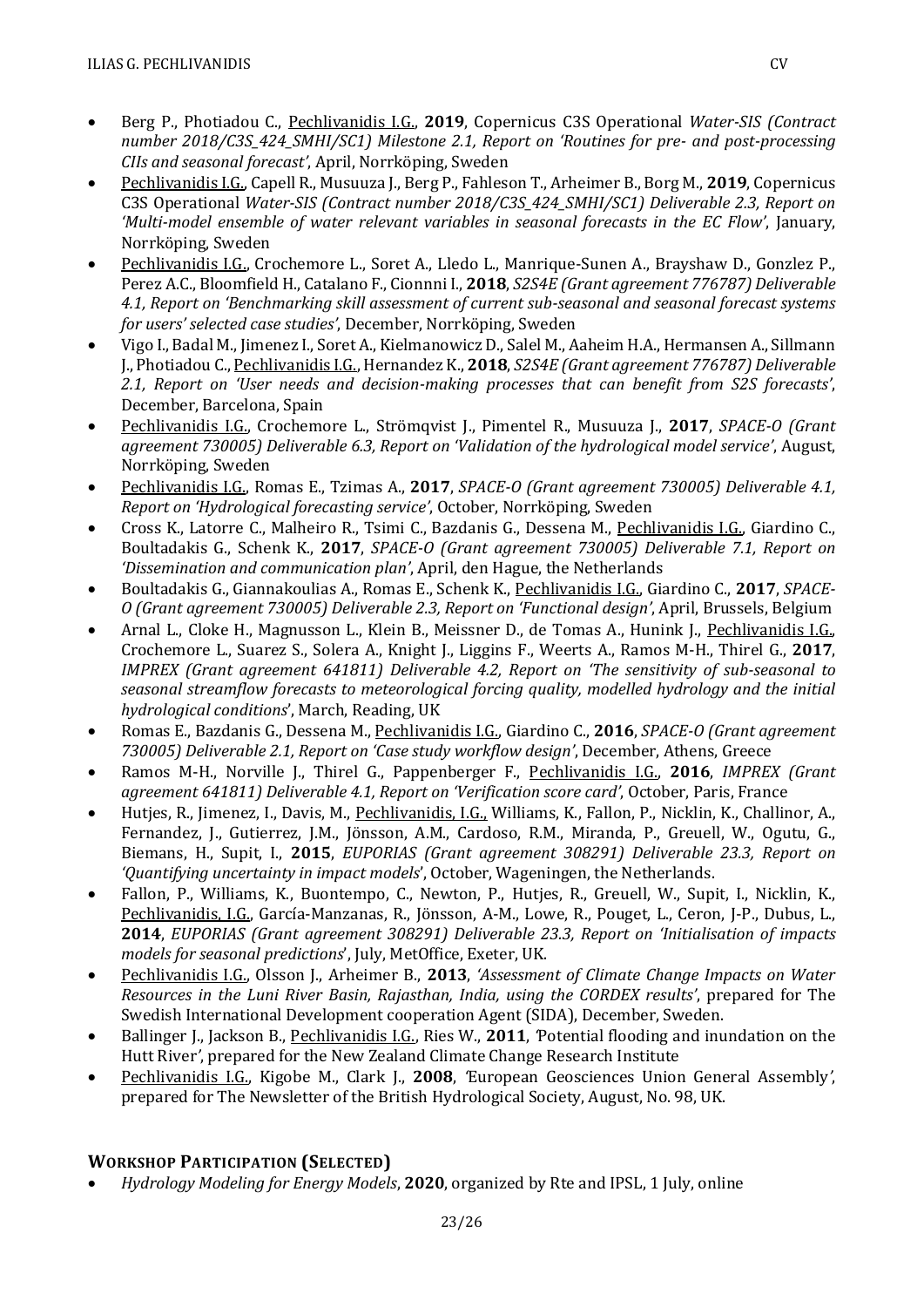- *H-SAF and HEPEX: Satellite inspired hydrology in an uncertain future*, **2019**, hosted by ECMWF, 25- 28 November, Reading, UK
- *HEPEX: Breaking the Barriers*, **2018**, hosted by the University of Melbourne and CSIRO, 6-8 February, Melbourne, Australia
- *Seasonal Forecasting: Meeting User Needs*, **2017**, hosted by the University of Loughborough, 24-25 January, Loughborough, UK
- *Changes in Water Resources and Adaptation options in the Ganges region, 2017, hosted by the Indian* National Institute of Hydrology, 09-10 March, Roorkee, India
- *International workshop on Hydro-meteorological modelling and forecasting*, **2015**, organized by the Norwegian Hydrological Institute, 9-10 December, Lillehammer, Norway
- *Changes in Water Resources and Adaptation options in the upper Ganges region*, **2015**, organised by the Indian National Institute of Hydrology, 16-17 November, Roorkee, India
- HEPEX workshop on Seasonal Hydrological Forecasting, **2015**, organised by HEPEX and the Swedish Meteorological and Hydrological Institute, 21-23 September, Norrköping, Sweden
- *Adaptation and mitigation options for tackling the impacts of climate change on water resources in the Luni River Basin*, 2013, organised by the Central University of Rajasthan and the Swedish Meteorological and Hydrological Institute, 6 November, Kishangarh, India
- *Expert judgement versus statistical goodness-of-fit for hydrological model evaluation*, **2011**, organised by the International Association of Hydrological Sciences, 3-4 July, Melbourne, Australia
- *Complexity reduction strategies for effective use of process based models in environmental decision making*, **2010**, organised by the International Congress on Environmental Modelling and Software (iEMS), 5-8 July, Ottawa, Canada
- *Managing with Uncertainty*, **2009**, organised by the NZHS and NZFSS Joint Conference 2009: Waters for the Future: Balancing its values, 23-27 November, Northland, New Zealand
- *Evaluating the impact of data and associated uncertainty on hydrological model predictions*, **2008**, organised by the International Congress on Environmental Modelling and Software (iEMS), 7-10 July, Barcelona, Spain
- *Bayesian uncertainty analysis in hydrological modelling*, **2008**, organised by the European Geosciences Union, 10-12 April, Vienna, Austria
- *Workshop on uncertainty in water quality and quantity modelling*, **2007**, organised by the Hydrological Modelling Department from the Helmholtz Centre for Environmental Research-UFZ, 21-22 May, Magdeburg, Germany

## *DOCTORAL PROJECT DESCRIPTION*

## **TITLE**

*The significance of spatial variability of rainfall on runoff generation*

## **DESCRIPTION**

Flooding is becoming an increasingly common problem across Europe, where floods from rivers, estuaries and the sea threaten millions of people as well as causing significant economic impacts. The magnitude and nature of flood hydrographs is strongly influenced by the spatial variation and accuracy of rainfall and varies as a function of catchment scale and type, rainfall properties and catchment antecedent conditions.

In the content of flood management, my PhD dissertation investigated the relationship between spatial rainfall and runoff production, for a range of scales and catchment types aiming to an effective design of rain gauge and radar networks. The study was based on 12 years of hourly rainfall and runoff data, 17 rain gauges (1x1 km<sup>2</sup> spatial resolution), and 14 flow stations from the 1040 Km<sup>2</sup> Upper Lee catchment, UK. Continuous-time, semi-distributed rainfall-runoff modelling was considered due to the potential to represent the effects of spatially variable inputs such as rainfall and also to simulate the changing antecedent moisture conditions that determine the storm runoff for a given rainfall event.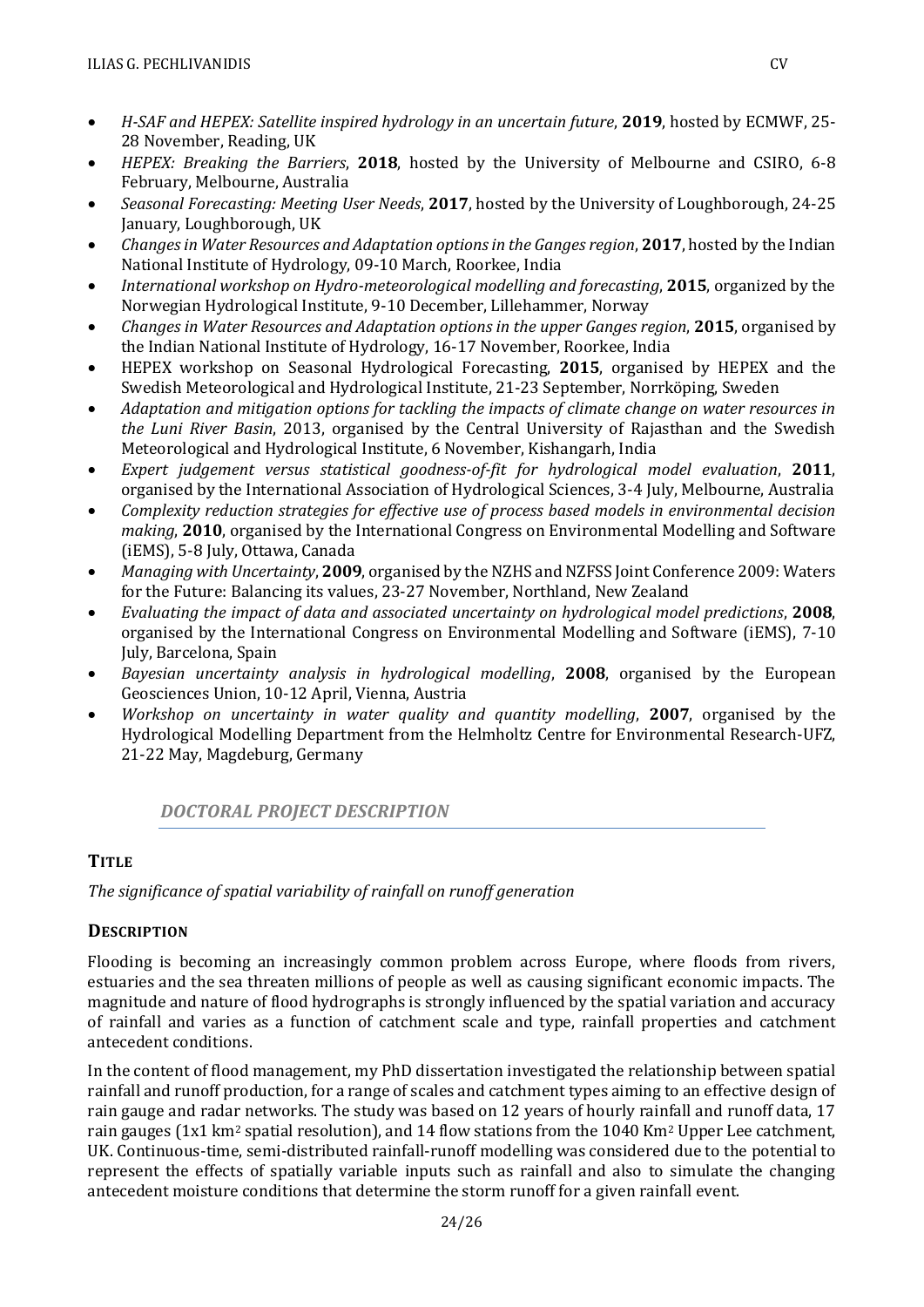The project objectives were:

- Evaluate the potential of spatial-temporal rainfall properties (with emphasis on spatial rainfall variability) to explain hydrological catchment response
- Develop a calibration strategy for parsimonious, conceptual, semi-distributed hydrological models capable of representing the catchment heterogeneity and predicting runoff at ungauged sites
- Investigate the significance of spatial variability of rainfall on flood runoff generation as a function of catchment scale and type, spatial-temporal rainfall properties, and antecedent catchment conditions
- Investigate the different sources of uncertainty (lack of model structure and parameter identifiability, data uncertainty) and their propagation to the results
- Provide guidance on the effective design of rain gauge and radar networks and spatial resolution of rainfall for hydrological applications given the catchment scale and type

### *REFEREES*

| <b>Prof. Howard S. Wheater</b>                    | Prof. Neil McIntyre                                 |
|---------------------------------------------------|-----------------------------------------------------|
| <b>Global Institute for Water Security</b>        | Director, Centre for Water in Mineral Industry      |
| Canada Excellence Research Chair in Water         | Sustainable Mineral Institute                       |
| Security                                          | The University of Queensland                        |
| Dept. of Civil and Geological Engineering         | QLD 4072                                            |
| University of Saskatchewan                        | Brisbane, Australia                                 |
| National Hydrology Research Centre                | Tel: +61 7 3346 4038                                |
| 11 Innovation Boulevard, Saskatoon                | Email: n.mcintyre@ug.edu.au                         |
| Saskatchewan, S7N 3H5, Canada                     |                                                     |
| Tel: +1 306 966-1990                              |                                                     |
| Email: howard.wheater@usask.ca                    |                                                     |
| Prof. Hoshin Gupta                                | <b>Assoc. Prof. Berit Arheimer</b>                  |
| Dept. of Hydrology and Water Resources            | Head, Hydrology Research and Development            |
| University of Arizona                             | Unit                                                |
| Arizona, USA                                      | SMHI / Swedish Meteorological and                   |
| Tel: +1 520 626 9712                              | Hydrological Institute                              |
| Email: hoshin.gupta@hwr.arizona.edu               | Folkborgsvägen 1, S-601 76, Norrköping,             |
|                                                   | Sweden                                              |
|                                                   | Tel: +46 (0) 11 495 8260                            |
|                                                   | Email: berit.arheimer@smhi.se                       |
| (HDR) Dr. Maria-Helena Ramos                      | Prof. Florian Pappenberger                          |
| President of the Hydrology Division at EGU        | Director of Forecasts                               |
| Senior Researcher                                 | ECMWF / European Centre for Medium Range            |
| Irstea / National Research Institute of Science   | <b>Weather Forecasts</b>                            |
| and Technology for Environment and<br>Agriculture | Shinfield Park, Reading, RG2 9AX, United<br>Kingdom |
| 1 rue Pierre Gilles de Gennes, 92 761 Antony,     | Tel: +44 7467 339769                                |
| France                                            | Email: florian.pappenberger@ecmwf.int               |
| Tel: +33 1 40 96 61 99                            |                                                     |
| Email: maria-helena.ramos@irstea.fr               |                                                     |
| Dr Carlo Buontempo                                | <b>Dr Peter Salamon</b>                             |
| Director of Copernicus Climate Change             | <b>European Commission</b>                          |
| Service (C3S)                                     | Directorate-General Joint Research Centre           |
| <b>Copernicus Department, C3S Section</b>         | Disaster Risk Management unit                       |